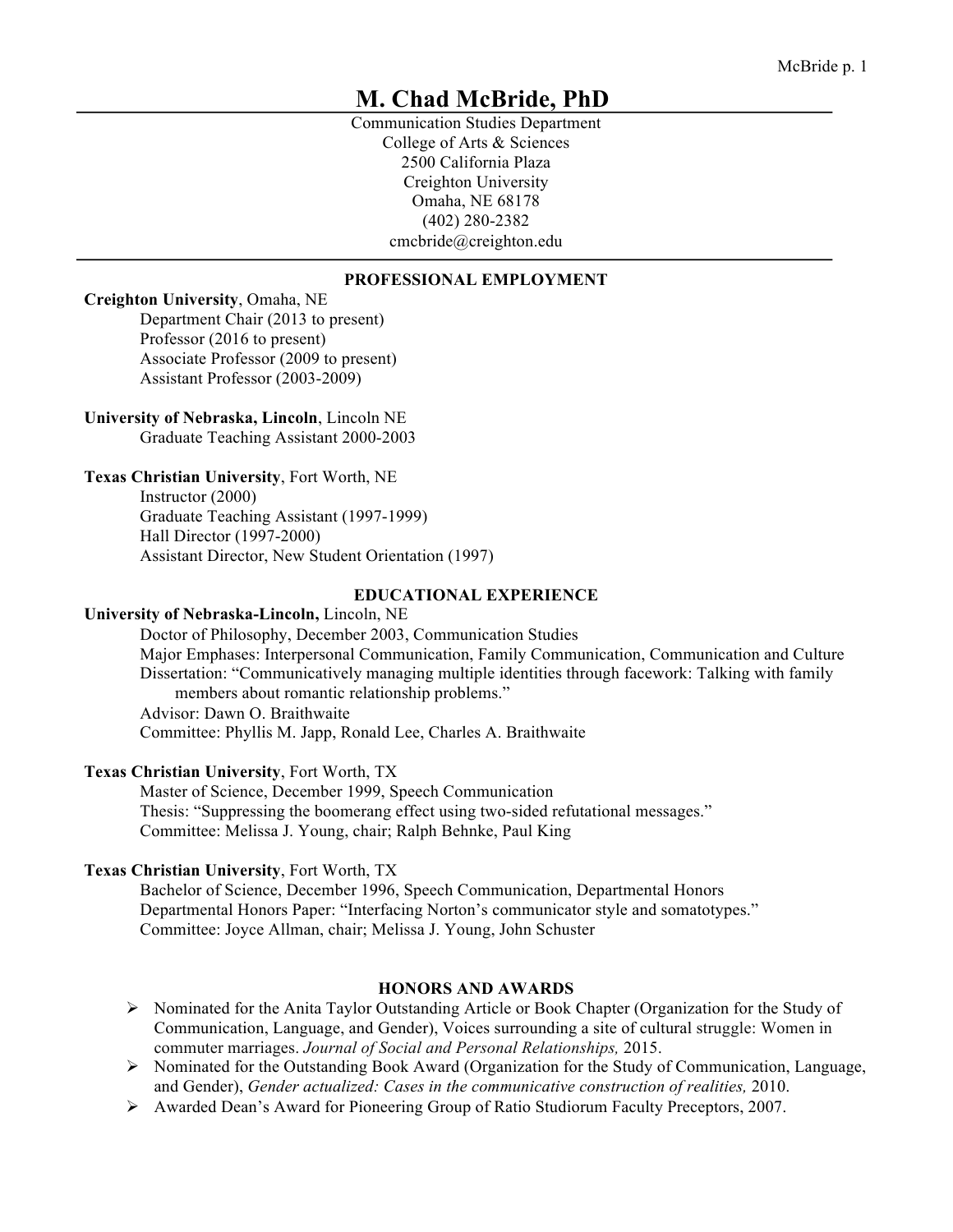- $\triangleright$  Nominated for the Sandra Petronio Outstanding Dissertation in Family Communication (National Communication Association), 2005.
- $\triangleright$  Nominated for Nebraska Alumni Association Award for Excellence in Teaching, 2003.
- Ø Awarded Franklin and Orinda Johnson Fellowship, UNL Graduate Studies, 2002.
- $\triangleright$  Awarded University of Nebraska-Lincoln Scholastic Research Fellowship, 2001.
- Ø Awarded Senior Honors Scholar in Speech Communication, TCU Speech Communication, 1997.
- Ø Awarded Fort Worth Fine Arts Guild Scholar in Speech Communication, 1996.

## **SCHOLARSHIP**

## **Books**

McBride, M. C., & Ortega Murphy, B. (under contract). *Gendered communication*. Dubuque, IA: Kendall Hunt.

Kirby, E. L., & McBride, M. C. (Eds.) (2009). *Gender actualized: Cases in the communicative construction of realities.* Dubuque, IA: Kendall Hunt.

## **Refereed Journal Articles**

- Bergen, K. M., & McBride, M. C. (in press). Contrapuntal analysis: Examining the contradictions of discourse in commuter marriage. *Sage Case Studies: Method in Action*.
- McBride, M. C., & Bergen, K. M. (2015). Work spouses: Describing and understanding a "new" relationship. *Communication Studies, 66,* 487-508*.* doi: 10.1080/10510974.2015.1029640
- McBride, M.C., & Bergen, K. M. (2014). Voices surrounding a site of cultural struggle: Women in commuter marriages. *Journal of Social and Personal Relationships, 31,* 554-572. doi:10.1177/0265407514522890
- Daas, K. L., & McBride, M. C. (2014). Participant observation: Teaching students the benefits of using a framework. *Communication Teacher, 28,* 14-19. doi: 10.1080/17404622.2013.839045
- Simmons, J., Lowry-Hart, R., Wahl, S.T., & McBride, M.C. (2013). Understanding the African-American student experience in higher education through a relational dialectics perspective. *Communication Education, 62,*  376-394*.* doi: 10.1080/03634523.2013.813631
- Toller, P. W., & McBride, M. C. (2013). Enacting privacy rules and protecting disclosure recipients: Parents' communication with children following the death of a family member. *Journal of Family Communication, 13,* 32-45*.* doi: 10.1080/15267431.2012.742091
- McBride, M. C., & Toller, P. W. (2011). Negotiation of face between bereaved parents and their social networks. *Southern Journal of Communication, 76,* 210-229*.* doi: 10.1080/10417940903477647
- McBride, M. C. (2010). Saving face with family members: Corrective facework after reconciling with a romantic partner. *Journal of Family Communication, 10,* 215-235. doi:10.1080/15267431003682450
- McBride, M. C., Daas, K. L., & Toller, P. W. (2009). Defining family: Naming, orientation, and redemption in the case of Terri Schiavo. *Iowa Journal of Communication, 41,* 199-221.
- McBride, M. C., & Bergen, K. M., (2008). Becoming a reluctant confidant: Communication privacy management in close friendships. *Texas Speech Communication Journal, 33,* 50-61.
- Bergen, K. M., Kirby, E. L., & McBride, M. C. (2007). "How do you get two houses cleaned?": Accomplishing caregiving in commuter marriages. *Journal of Family Communication, 7,* 287-307. doi: 10.1080/15267430701392131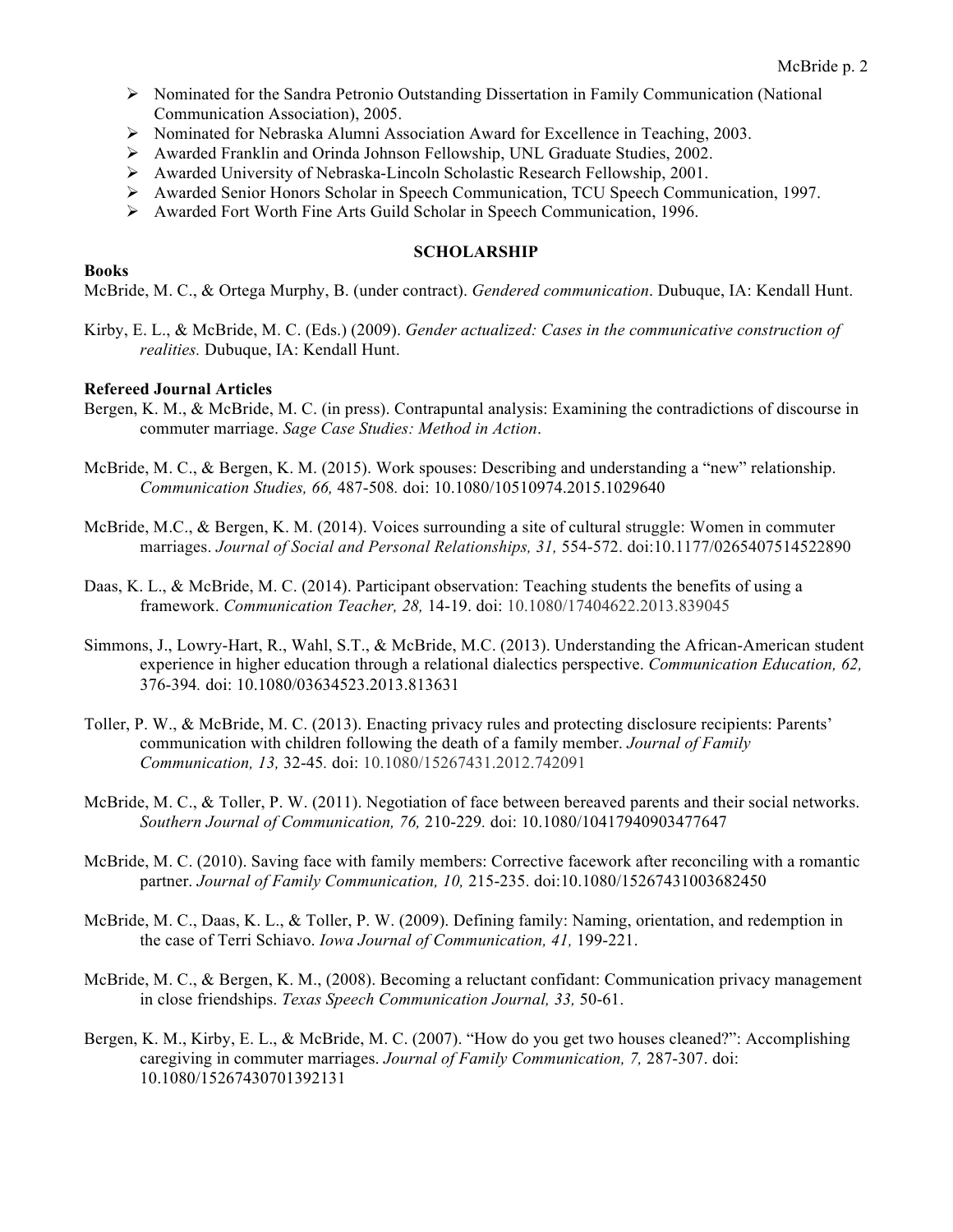- McBride, M. C. (2006). A hierarchy of family: A family communication response to the 'opt-out revolution.' *The Electronic Journal of Communication/Le Review de electronique de Communication, 16*(3-4) [Online]. Available: http://www.cios.org/www/ejc/v16n34.htm.
- Schrodt, P., Baxter, L. A., McBride, M. C., Braithwaite, D. O., & Fine, M A. (2006). The divorce decree, communication, and the structuration of co-parenting relationships in stepfamilies. *Journal of Social and Personal Relationships, 23,* 741-759. doi: 10.1177/0265407506068261
- McBride, M. C. (2006). "—ing" project: Encouraging cohesion in small groups. *Communication Teacher, 20,* 53- 56. doi: 10.1080/14704620600595867
- Kirby, E. L., McBride, M. C., Shuler, S., Birkholt, M. J., Danielson, M. A., & Pawlowski, D. R. (2006). The Jesuit difference (?): Tensions of negotiating spiritual values and secular practices. *Communication Studies, 57,* 87-105. doi: 10.1080/10510970500481771
- Wahl, S. T., McBride, M. C., & Schrodt, P. (2005). Becoming "point and click" parents: A case study of communication and online adoption. *Journal of Family Communication, 5,* 279-294.
- McBride, M. C., & Wahl, S. T. (2005). "To say or not to say:" Teachers' management of privacy boundaries in the classroom. *Texas Speech Communication Journal, 30,* 8-22.
- Braithwaite, D. O., McBride, M. C., & Schrodt, P. (2003). "Parent teams" and the everyday interactions of coparenting in blended families. *Communication Reports, 16,* 93-111.

#### **Monograph and Book Chapters**

- McBride, M. C., & Bergen, K. M. (in press). Answering qualitative and quantitative questions. In S. T. Wahl (Ed.), *Public Relations*. Dubuque, IA: Kendall Hunt.
- Kirby, E. L. Kuhn, T., McBride, M. C., McHendry, Jr., G. F., Meisenbach, R., Remke, R. V., & Wieland, S. M. B. (in press). Opting (back) into paid work: A capitalist, gendered, classes, careerist analysis.
- McBride, M. C., Bergen, K. M., Wahl, S. & Norander, S. (invited, final manuscript due October 2015). Race, Class, and Gender Dynamics in the College Classroom. In P. L. Witt (Ed.), *Handbook of Communication and Learning.* Pearson Publishing.
- Wahl, S. T., & McBride, M. C. (invited, final entry due September 2015). Business Communication. In M. Allen (Ed.), *Sage Encyclopedia of Communication Research Methods.* Thousand Oaks, CA: Sage Publications.
- Kirby, E. L., Wieland, S., & McBride, M. C. (2013). Work-life conflict. In J. G. Oetzel and S. Ting-Toomey (Eds.), *The Sage Handbook of Conflict Communication: Integrating theory, research, and practice* (2<sup>nd</sup>) ed., pp. 377-402). Thousand Oaks, CA: Sage Publications.
- Kirby, E. L., Bonewits Feldner, S., Leighter, J., McBride, M. C., Tye-Williams, S., Ortega Murphy, B., & Turner, L. H. (2009). "Exploring the basement of social justice issues"—A graduate upon graduation. In M. Dutta & L. Harter (Eds.) *Engaging communication theory research and pedagogy to communicate for social impact* (pp. 63-77)*.* Cresskill, NJ: Hampton Press.
- Bergen, K. M., & McBride, M. C. (2008). Forging collegial scholarly relationships for the future. In S. Morreale and P. Arneson (Eds.) *Getting the most of your graduate education in communication: A student's handbook* (pp. 186-188). Washington DC: National Communication Association.
- Shuler, S., McBride, M. C., & Kirby, E. L. (2006). Desperation loves company: Female friendships and the façade of female intimacy. In J. McCabe & K. Akass (Eds.) *Reading Desperate Housewives: Beyond the white picket fence* (pp. 180-189). New York: I. B. Tauris & Co Ltd.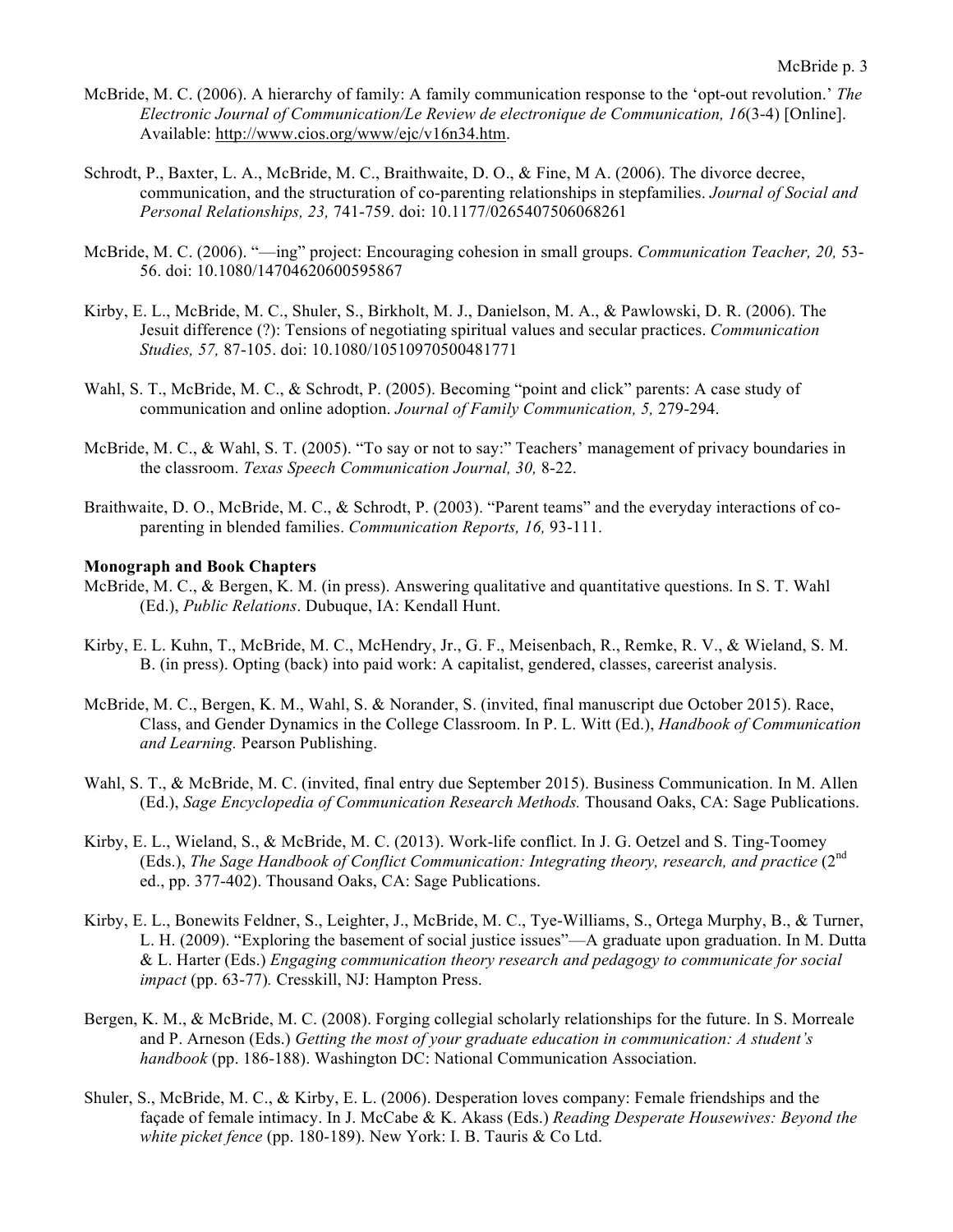Kirby, E. L., Wieland, S., & McBride, M. C. (2006). Work-life communication. In J. Oetzel and S. Ting-Toomey (Eds.) *Handbook of conflict communication* (pp. 327-357). Thousand Oaks, CA: Sage Publications.

#### **Book Reviews**

- McBride, M. C. (2012). The faithful citizen: Popular Christian media and gendered civic identities. *Journal of Women and Language, 34,* 139-140.
- McBride, M. C., & Kirby, E. L. (2008). Communicating gender diversity: A critical approach. *Journal of Women and Language, 30,* 62-63.

### **Manuscripts/Research in Progress**

- McBride, M. C., & Bergen, K. M. (interview data collection in progress). Maintaining boundaries within the work spouse relationship.
- Horstman, H., Holman, A., & McBride, M. C. (project design and interview data collection in progress). Examining miscarriage from the perspective of fathers of loss.
- McBride, M. C., Bergen, K. M., & Wernli, M. (data analysis in progress). Topics of disclosure and taboo topics in the work spouse relationship.
- McBride, M. C., Bergen, K. M., & Holman, A. (data analysis in progress). Examining affective communication and communication functions in the work spouse relationship.
- Bergen, K. M., & McBride, M. C. (textual analysis in progress). Exploring the discourse surrounding the construction of the work spouse relationship.
- Bergen, K. M., & McBride, M. C. (data analysis in progress). Female instructors use of facework in problematic student interactions.
- McBride, M. C., Bergen, K. M., Braithwaite, D. O., & Toller, P. W. (manuscript revision in progress). Doing facework while managing private information: Talking with family members about romantic relationship problems.

#### **Media Interviews**

- von Guldner, J. (2016, January 18). Buro Freundschaften: Lass uns lieber Kollegen bleiben (Office friendships: Let us stay as colleages), *Wirtschafts Woche*. http://www.wiwo.de/erfolg/beruf/buero-freundschaften-lassuns-lieber-kollegen-bleiben/12828990.html
- Kleeman, S. (2015, April 21). Your "work spouse" is one of the most meaningful relationships in your life— Here's why. http://mic.com/articles/115126/your-work-spouse-is-one-of-the-most-meaningfulrelationships-in-your-life-here-s-why
- Xie, J. (2015, February 12). Why do we call our colleagues 'work spouses'? *The Boston Globe*. http://www.boston.com/jobs/news/2015/02/12/why-call-our-colleagues-workspouses/UJmy1SX8x64eKnaCUkuYVP/story.html
- Feintzeig, R. (2014, February 13). "Workplace love: Good for business" *The Wall Street Journal*. http://blogs.wsj.com/atwork/2014/02/14/workplace-love-good-for-business/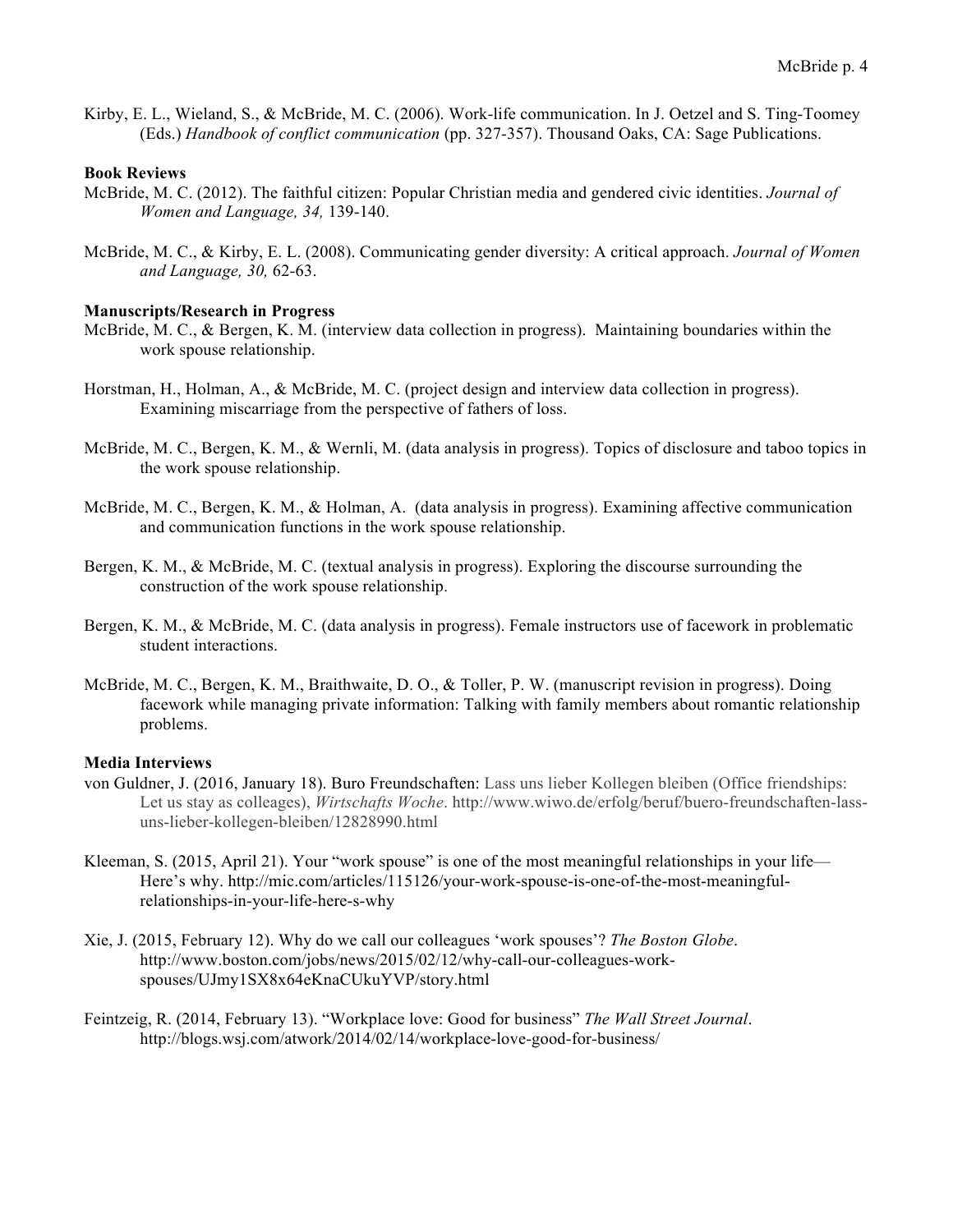- Mastre, B. (2012, May 15). Are you purposefully disconnected? WOWT, Omaha, NE. http://www.wowt.com/news/headlines/Are\_You\_Purposefully\_Disconnected\_151658765.html
- Dold, K. (2012, April). Work husband: Married 9 to 5 *Women's Health, 9* (3), 106-110.
- Keedle, J. (2011, November 14). Work life: Polygamy in the work place. *The Times Union* (Hearst Newspapers). http://www.timesunion.com/news/article/Work-Life-Polygamy-in-the-Workplace-2268160.php
- Q 92.9 FM (Morning Show). Do you have a work spouse? http://www.q929fm.com/pages/9224983.php?
- Dorsett, K. (2011, March 8). Are you "married" to your co-worker? *Chicago Tribune*. http://www.chicagotribune.com/features/tribu/sc-fam-0308-work-spouse-20110308,0,6511022.story?track=rss
- GIE Media's Snow Magazine (2011, February 16). Business management: Signs you might have a "work spouse" http://www.snowmagazineonline.com/snow-021611-work-spouse.aspx
- Dorsett, K. (2011, February 16). Signs you might have a "work spouse." CNN.com http://www.cnn.com/2011/LIVING/02/16/workspouse.relationship.at.work/index.html?hpt=C2
- Mastre, B. (2010, November 4). Has social media killed social skills? WOWT, Omaha, NE. Interviewed as expert on impact of technology on interpersonal interactions and relationships. http://www.wowt.com/home/headlines/Has\_Social\_Media\_Killed\_Social\_Skills\_106742408.html

### **Competitively Selected Papers/Panels**

- Bodary, D., Castor, T. R., & McBride, M. C. (2016, April). Curriculum mapping workshop for learning outcomes in Communication. Panelist as part of the NCA Tuning Project to the Central States Communication Association, Grand Rapids, MI.
- Bodary, D., Castor, T. R., & McBride, M. C. (2016, April). Learning Outcomes in Communication: Curricular alignment. Panelist as part of the NCA Tuning Project to the Central States Communication Association, Grand Rapids, MI.
- McBride, M. C. (Vice Chair planner) with Braitwaite, D. O., Galvin, K. M., Metts, S. M., & Petronio, S. (2015). Foundational readings, theories and ideas in interpersonal communication: Using the past to build into the future. Panel presented to the Central States Communication Association, Grand Rapids, MI.
- Bergen, K. M., & McBride, M. C. (2015, November). Exploring the discourse surrounding the construction of the work spouse relationship. Paper presented to the National Communication Association, Las Vegas, NV.
- Birkholt, M. J., McBride, M. C., Shuler. S., & Gill, L. K. (2015, November). Wrapping it up: Reinforcing the elements of an effective conclusion in an online public speaking class. Paper presented to the National Communication Association, Las Vegas, NV.
- Baglia, J., & McBride, M. C. (2015, October). Constructions of masculinity through fatherhood: Doltish dads, dad bods, & gay dads. Paper presented to the Organization for the Study of Communication, Language, and Gender. Bowling Green, KY.
- McBride, M. C. (2015, April). Converging research and teaching: Engaging students with interpersonal and small group communication research in the classroom. Panel presentation to the Central States Communication Association, Madison, WI.
- McBride, M. C. (2015, April). Administrators converge to discuss solutions: A case study approach to common university challenges. Panel presentation to the Central States Communication Association, Madison, WI.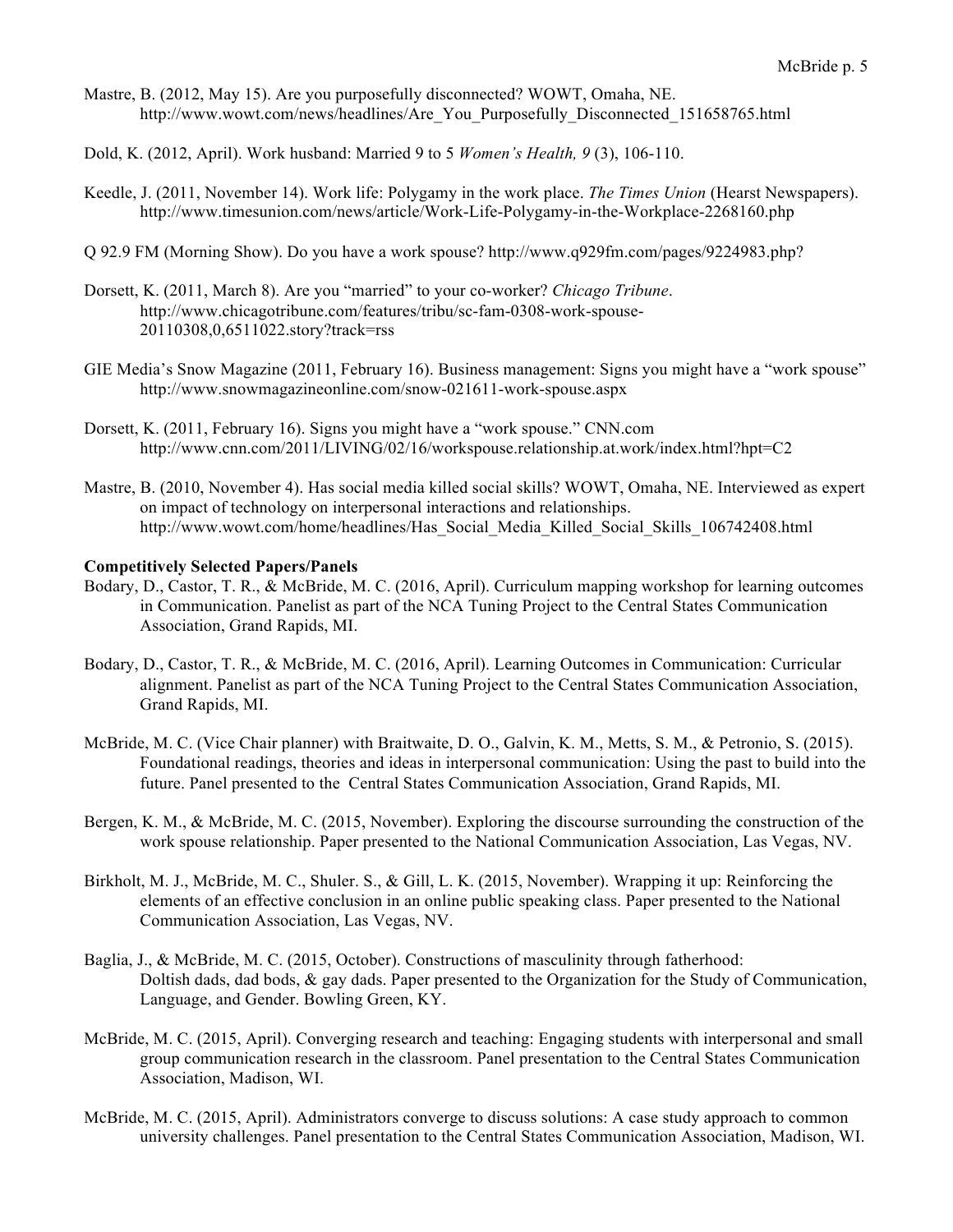- Kirby, E. L., & McBride, M. C. (2015, April). Using narrative to teach the communicative construction of gender/ed identities. Short course presented to the Central States Communication Association, Madison, WI.
- Bergen, K. M., & McBride, M. C., (2014, November). Teasing out multivocality in the narratives of commuter wives. Paper presented to the National Communication Association, Chicago, IL.
- McBride, M. C. (2014, November). Multiple perspectives on "opting in": Scholars respond to the women in the "opt-out revolution" who (10 years later) "want back in." Panel presentation at the National Communication Association, Chicago, IL.
- McBride, M. C., & Bergen, K. M. (2014, April). Voices surrounding a site of cultural struggle: Women in commuter marriages. Paper presented to the Central States Communication Association, Minneapolis, MN.
- McBride, M. C. (2014, April). "Don't forget to puncture your ego balloon and laugh at yourself": Remembering Dr. Phyllis Japp. Spoke on panel honoring my mentor. Central States Communication Association, Minneapolis, MN.
- McBride, M. C. (2014, April).Dialectic theory and classroom instruction: Elevating contradictions beyond the binaries. Panel presentation to Central States Communication Association, Minneapolis, MN.
- Simmons, J., Lowry-Hart, R., Wahl, S.T., & McBride, M.C. (2013, November). Understanding the African-American student experience in higher education through a relational dialectics perspective. Paper presented to the National Communication Association, Washington, DC.
- McBride, M. C. (2013, November). Connections across family contexts: Applications of Communication Privacy Management theory. Paper presented as part of special panel on CPM theory to the National Communication Association, Washington, DC.
- McBride, M. C., Bergen, K. M., & Wernli, M. (2012, July). Topics of disclosure and taboo topics in the work spouse relationship. Paper presented to the International Association of Relationship Researchers Conference, Chicago, IL.
- McBride, M. C., & Bergen, K. M. (2011, November). Work spouses: Describing and understanding a "new" relationship. Paper presented to the National Communication Association, New Orleans, LA.
- Bergen, K. M., & McBride, M. C. (2011, October). So why do they call them "work spouses"? Examining the terminology surrounding close friendships at work. Paper presented to the Organization for the Study of Communication, Language, and Gender, Evanston, IL.
- Toller, P. W., & McBride, M. C. (2010, November). Privacy rule development when selecting a disclosure confidant in families. Paper presented to the National Communication Association, San Francisco, CA.
- Bergen, K. M., & McBride, M. C. (2010, November). Instructors use (or lack) of facework in problematic student interactions. Paper presented to the National Communication Association, San Francisco, CA.
- McBride, M. C., & Bergen, K. M. (2010, October). Using participant voices to construct counter narratives: Critical analyses of qualitative data. Paper presented to the Organization for the Study of Communication, Language, and Gender, Tampa, FL.
- Bergen, K. M., & McBride, M. C. (2010, April). Blogs, Facebook, and Twitter: New ways for families to stay in touch. Paper presented to the Central States Communication Association, Cincinnati, OH.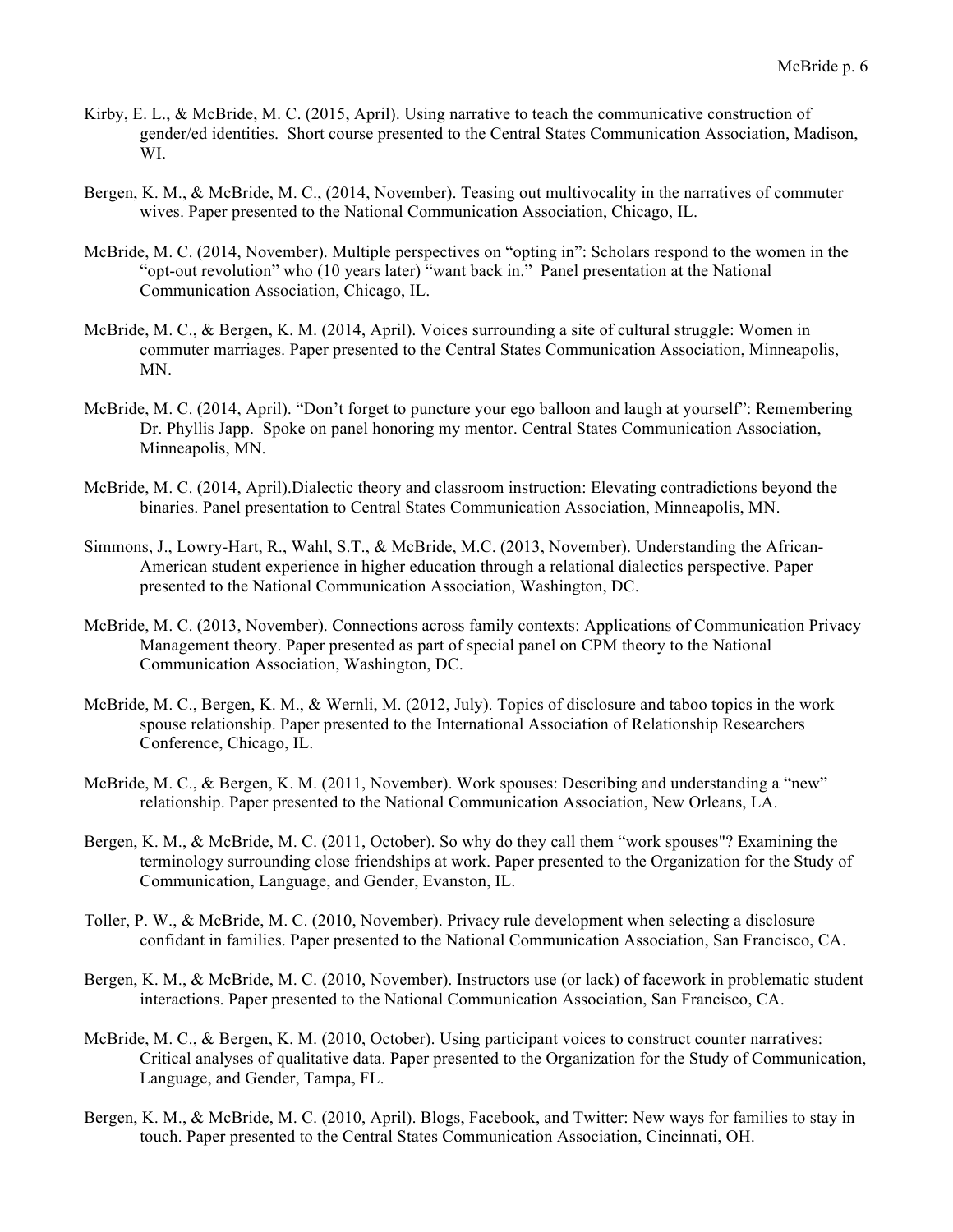- Kirby, E. K., & McBride, M. C. (2009, November). Using narrative to teach the communicative construction of (stable and changing) gender/ed identities. Short course presented to the National Communication Association, Chicago, IL.
- McBride, M. C. (2009, October). "Pressure to perform:" The challenges and limitations of a masculine identity. Paper presented to the Organization for the Study of Communication, Language, & Gender, Los Angeles, CA.
- McBride, M. C. (2009, April). "Can a man be a feminist?" Moving from dominance to alliance. Paper presented to the Central States Communication Association, St Louis, MO.
- Toller, P. W., & McBride, M. C. (2008, November). Bereaved parents use of facework when talking about the death of a child. Paper presented to the National Communication Association, San Diego, CA. *Top Four Paper in Family Communication Division***.**
- Bergen, K. M., & McBride, M. C. (2008, November). Forging collegial scholarly relationships for the future. Paper presented to the National Communication Association, San Diego, CA.
- McBride, M. C., & Braithwaite, D. O. (2008, May) Doing facework while managing private information: Talking with family members about romantic relationship problems. Paper presented to the International Communication Association, Montreal, Quebec.
- Bonewits Feldner, S., McBride, M. C., Kirby, E. L., & Leighter, J. (2008, May) Preparing faculty to educate students toward communicating for social impact. Position paper presented to the International Communication Association, Montreal, Quebec.
- McBride, M. C., Daas, K. L., & Toller, P. W. (2008, April). Defining family: Naming, orientation, and redemption in the case of Terri Schiavo. Paper presented to the Central States communication Association, Madison, WI. *Top Four Paper in Rhetorical Theory & Criticism Division.*
- McBride, M. C., & Hatfield, K. L. (2007, October). Hollywood Feminism: (Re)structuring gender through competing verbal and visual messages in Pink videos. Paper presented to the Organization for the Study of Communication, Language, & Gender, Omaha, NE.
- McBride, M. C., Kirby, E. L., & Daas, K. L. (2007, April). Questioning "successful" communication: A case analysis of succeeding failure when communicating within social networks. Paper presented to the Central States Communication Association, Minneapolis, MN. *Top Three Paper in Communication Theory Division.*
- McBride, M. C., & Japp, P. M. (2007, April). Dialogic research in the research of dialogue: Possibilities, problems, and practice. Panel submitted and position paper presented to the Central States Communication Association, Minneapolis, MN.
- Bergen, K. M., Kirby, E. L., & McBride, M. C. (2007, April). Structuration and the negotiation of caregiving in commuter marriages. Paper presented to the Central States Communication Association, Minneapolis, MN.
- Bergen, K. J., & McBride, M. C. (2006, November). Conceptualizing a critical/cultural approach to interpersonal communication research. Paper presented to the National Communication Association, San Antonio, TX.
- Shuler, S., McBride, M. C., & Kirby, E L. (2006, November). Desperation loves company: Female friendships and the façade of female intimacy. Paper presented to the National Communication Association, San Antonio, TX.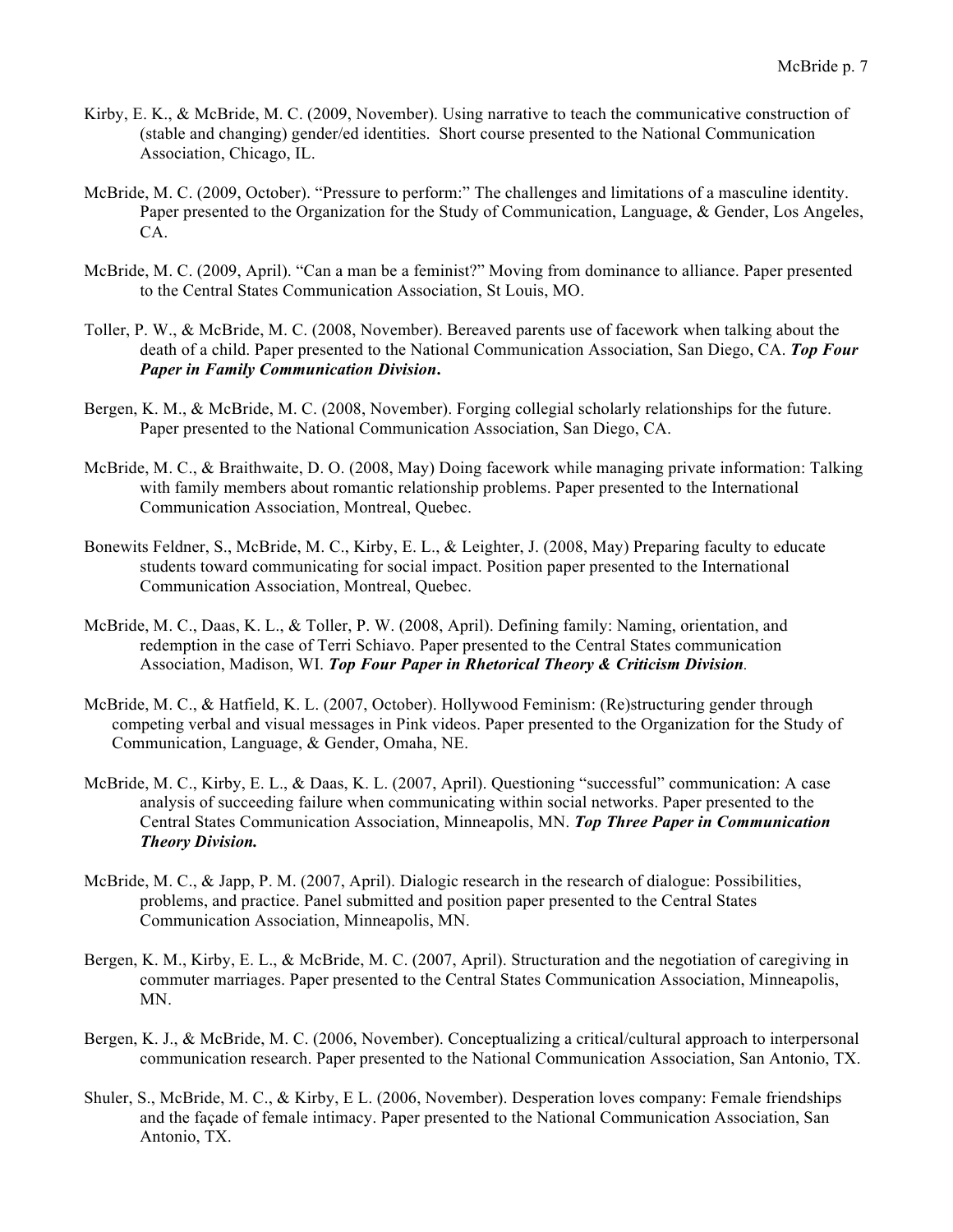- Bergen, K. M., McBride, M. C., & Kirby, E. L. (2006, October). How commuter wives negotiate family caretaking. Paper presented to the Organization for the Study of Communication, Language, and Gender Conference, St. Louis, MO.
- Kirby, E. L., Shuler, S., McBride, M. C., Birkholt, M. J., Danielson, M. A., & Pawlowski, D. R. (2006, February). The Jesuit difference (?): Tensions of negotiating spiritual values and secular practices. Paper presented to the Western States Communication Association Convention, Palm Springs, CA.
- McBride, M. C. (2005, November). Saving face with family members: Corrective facework after reconciling with a romantic partner. Paper presented to the National Communication Association Convention, Boston, MA.
- McBride, M. C., Shuler, S., & Kirby, E. K., (2005, November). Revelations of quiet desperation: *Desperate Housewives* and the negotiation of cultural ideals. Paper presented to the National Communication Association Convention, Boston, MA.
- McBride, M. C., Shuler, S., & Kirby, E. K. (2005, October). *Desperate Housewives*: New frontiers in portrayals of spouses, parents, and children in suburbia. Paper presented to the Organization for the Study of Communication, Language, and Gender Conference, Reno, NV.
- McBride, M. C. (2005, April). Family as a god-term: (De)constructing the cultural use of the term family. Assignment presented to the Central States Communication Association, Kansas City, MO.
- Kirby, E. K., Shuler, S., & McBride, M. C. (2005, April). Embracing/resisting Jesuit values: Tensions of negotiating spirituality at a Jesuit institution. Paper presented to the Central States Communication Association Convention, Kansas City, MO.
- McBride, M. C. (2005, February). Managing private information: Face issues in talking to family about romantic relationship problems. Paper presented to the Western States Communication Association Convention, San Francisco, CA.
- Baxter, L. A., Braithwaite, D. O., & McBride, M. C. (2005, February). The state of family and relational communication theory. Paper presented to the Western States Communication Association Convention, San Francisco, CA.
- Schrodt, P., Baxter, L. A., McBride, M. C., Braithwaite, D. O., & Fine, M. A. (2004, November). The divorce decree, communication, and the structuration of co-parenting relationships in stepfamilies. Paper presented to the National Communication Association Convention, Chicago, IL. *Top Four Paper in Family Communication Division.*
- McBride, M. C. (2004, November). Constructing family at work: Bringing family forward in work-family/worklife research. Position paper presented as part of a round table discussion to the National Communication Association Convention, Chicago, IL. *Top Ranked Panel in Family Communication Division.*
- McBride, M. C. (2004, November). A hierarchy of family: A family communication response to the 'opt-out revolution.' Paper presented to the National Communication Association Convention, Chicago, IL.
- McBride, M. C. & Bergen, K. J. (2004, July). Potential sex differences in facework: Explaining romantic relationship problems to family members. Poster presented to the International Association of Relationship Researchers Convention, Madison, WI.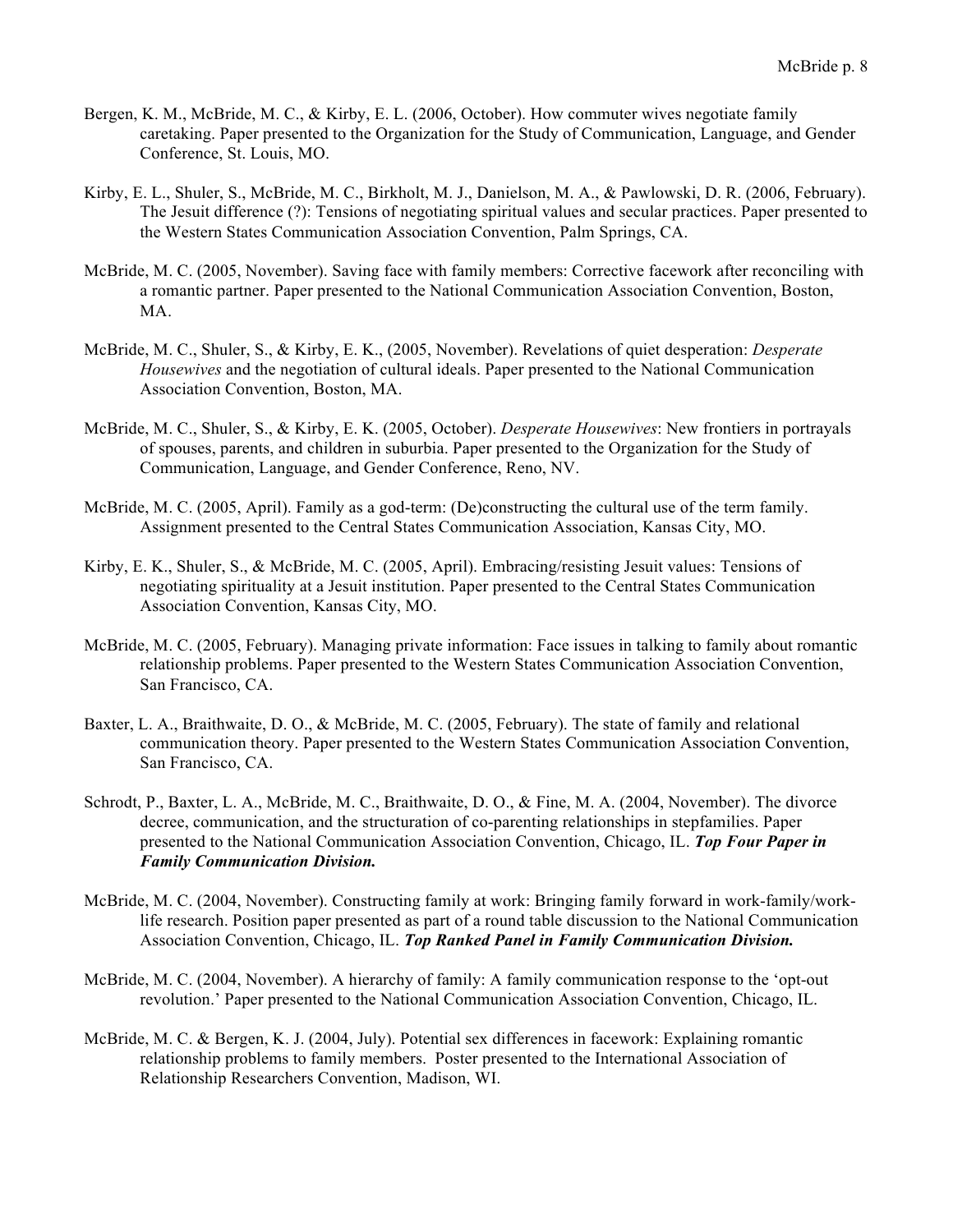- McBride, M. C. (2004, April). Research methods: Popular culture analysis and criticism. (A. D. Eckstein's "Scooby Dooby Doo": A cultural critique of the hidden message). Assignment and student paper presented to the Central States Communication Association Convention, Cleveland, OH.
- McBride, M. C. (2003, November). Communicatively managing multiple identities through facework: Talking with family about relationship problems. Paper presented to the National Communication Association Convention, Miami Beach, FL. *Top Student Paper in Family Communication Division.*
- McBride, M. C. (2003, November). More than just "I'm sorry": The ethic of forgiveness on "Friends." Paper presented to the National Communication Association Convention, Miami Beach, FL.
- McBride, M. C., & Bergen, K. J. (2003, May). Managing the balance between compassionate love and unwanted disclosures: A study of reluctant confidants in close friendships. Poster presented to International Association of Relationship Researchers Compassionate Love Conference, Normal, IL.
- McBride, M. C. (2003, April). Constructing "family": A Burkean analysis of the September  $11<sup>th</sup>$  victims' compensation fund. Paper presented to the Central States Communication Association Convention, Omaha, NE.
- McBride, M. C. (2003, April). Methodological approaches and challenges for stepfamily communication researchers: Diaries. Panel presented to the Central States Communication Association Convention, Omaha, NE.
- McBride, M. C., & Daas, K. L. (2003, April). The new face of religion: A comparison of 'new' and 'traditional' religious discourse. Paper presented to the Central Communication Association Convention, Omaha, NE.
- Braithwaite, D. O., Fine, M. A., McBride, M. C., Schrodt, P. & Baxter, L. A. (2003, April). Parent teams and structures of everyday interaction when co-parenting children in stepfamilies. Paper presented to the Annual Meeting of the Society for Research in Child Development. Tampa, FL.
- Braithwaite, D. O., Fine, M. A., Schrodt, P., McBride, M. C., & Baxter, L. A. (2003, February). Communication and co-parenting children in stepfamilies: Structures of everyday interactions within parent teams. Paper presented to the Western Communication Association Convention, Salt Lake City, UT.
- McBride, M. C. (2002, November). Expanding the bona fide groups perspective: An application of the blended family. Paper presented to the National Communication Association Convention, New Orleans, LA.
- McBride, M. C., & Wahl, S. T. (2002, November). Single parenting discourse: An analysis of "social support" and the construction of identity in an online community. Paper presented to the National Communication Association Convention, New Orleans, LA.
- Braithwaite, D. O., McBride, M. C., & Schrodt, P. (2002, November). "Parent teams" and the everyday interaction of co-raising children in blended families. Paper presented to the National Communication Association Convention, New Orleans, LA.
- Bergen. K. J., McBride, M. C., & Scholl, J. C. (2002, November). "You got to be cruel to be kind": The use of facework in the "Tact vs. Truth" conversational dilemma. Paper presented to the National Communication Association Convention, New Orleans, LA.
- Durham, W. T., & McBride. M. C. (2002, November). Lingerie, testosterone, and awkwardness: Building rapport in a feminized space. Paper presented to the National Communication Association Convention, New Orleans, LA.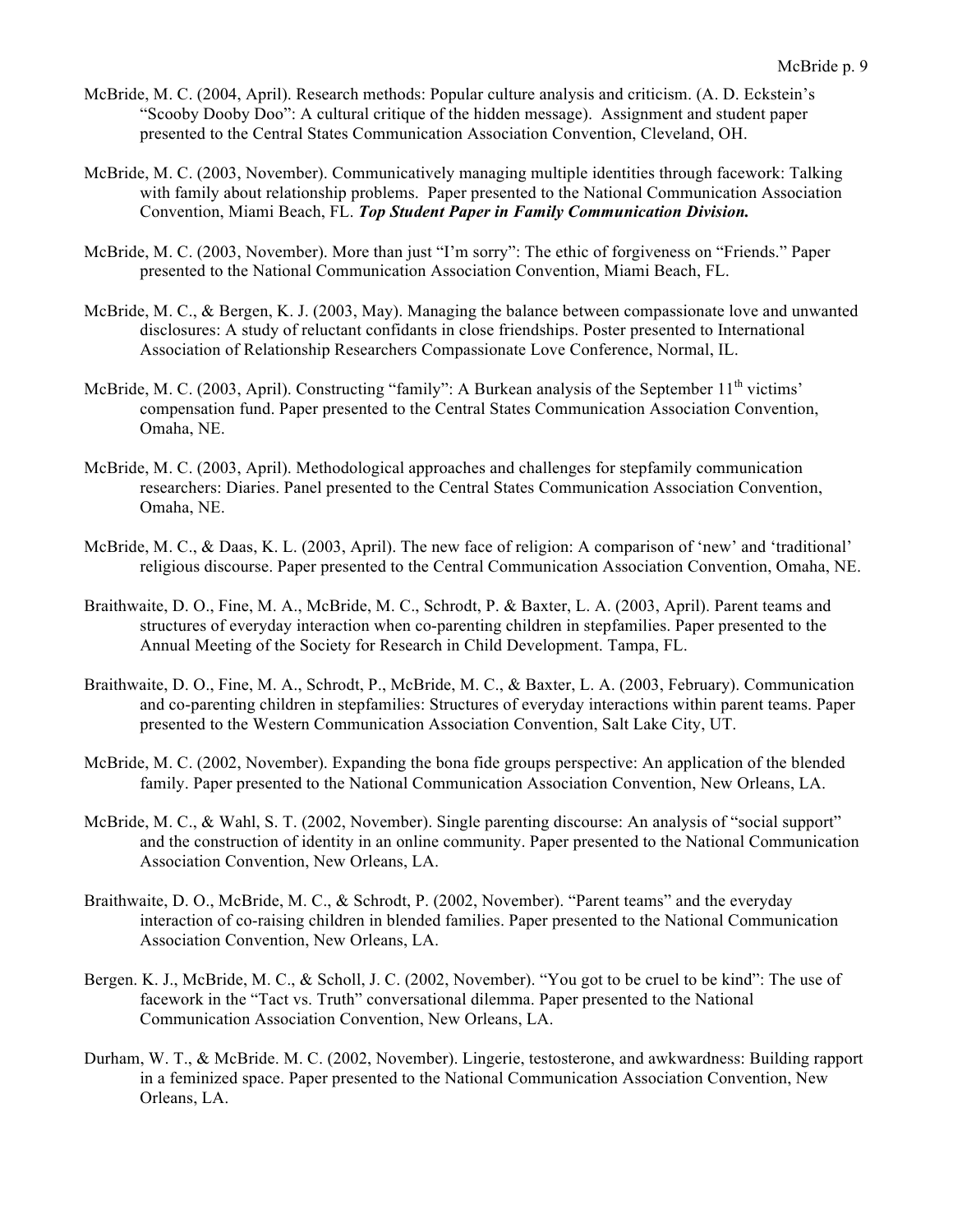- Braithwaite, D. O., Durham, W. T., & McBride, M. C. (2002, July). Communication and ethical dilemmas for personal relationships researchers in health contexts. Case studies presented on plenary session at International Network on Personal Relationships and International Society for the Study of Personal Relationships Conference, Halifax, Nova Scotia.
- Wahl, S. T., & McBride, M. C. (2002, March). "To say or not to say": Teachers' management of privacy in the classroom. Paper presented at the 2002 Western States Communication Association Convention, Long Beach, CA.
- Bergen, K. J., & McBride, M. C. (2002, March). Becoming a reluctant confidant: Communication boundary management in close friendships. Paper presented at the 2002 Western States Communication Association Convention, Long Beach, CA.
- McBride, M. C., Wahl, S. T., & Schrodt, P. (2001, November). Radicalizing the family: A theoretical exploration of the ethics of on-line adoption and the creation of 'e-families.' Paper presented at the 2001 National Communication Association Convention, Atlanta, GA.
- Young, M. J., & McBride, M. C. (2001, November). The dark side of providing social support in close relationships. Paper presented at the 2001 National Communication Association Convention, Atlanta, GA.
- Scholl, J. C., Bergen, K. J., Bryant, L. E., McBride, M. C., & Schrodt, P. (2001, November). Deception and the "tact vs. truth" conversational dilemma: The influence of machiavellianism, interpersonal attraction, and anticipated future interaction. Paper submitted to the 2001 National Communication Association Convention, Atlanta, GA.
- Wahl, S. T., & McBride, M. C. (2001, April). Using technology in undergraduate basic courses: A comparison of the hybrid and Business and Professional Communication courses. Paper presented at the Central States Communication Association Convention, Cincinnati, OH.
- McBride, M. C. (2001, April). E pluribus unum: Fostering graduate community by embracing diversity. Roundtable at the Central States Communication Association Convention, Cincinnati, OH.
- McBride, M. C. and Young, M. J. (1999, November). Using two-sided refutational messages to prevent the boomerang effect. Paper presented at the National Communication Convention, Chicago, IL.

#### **Panel Respondent**

- McBride, M. C. (2010, November). Communication issues involving families of divorce. National Communication Association, San Francisco, CA.
- McBride, M. C. (2008, April). Negotiating non-normative identities: Gender, sexual orientation, and marital status. Central States Communication Association, Madison, WI.

### **Panel Chair**

- McBride, (2016, April). Changes in higher education: Shaking the foundation undergraduate communication programs. Panel at Central States Communication Association, Grand Rapids, MI.
- McBride, M. C. (2013, November). Connections with technology and communication in the basic course: Approaches to teaching in the communication age. Short Course at National Communication Association Convention, Washington, DC.
- McBride, M. C. (2012, November). Celebrating and engaging community in the basic course: Approaches to teaching in the communication age. Short Course at National Communication Association Convention, Orlando, FL.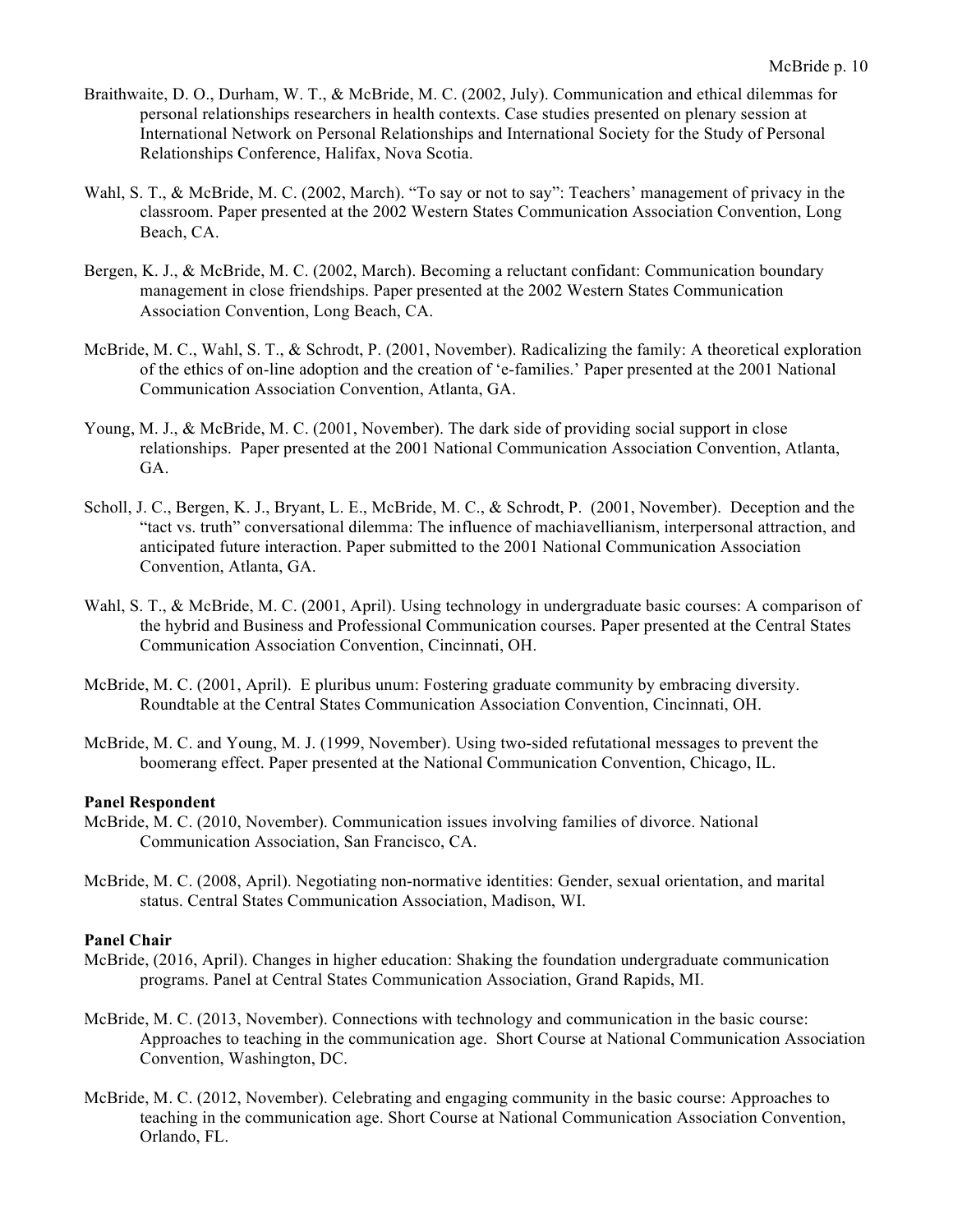- McBride, M. C. (2012, November). Expanding instructional communication research: Critical and applied perspectives. Short Course at National Communication Association Convention, Orlando, FL.
- McBride, M. C. (2009, October). Rethinking the interrelations of public and private in everyday life. Organization for the Study of Communication, Language, and Gender, Los Angeles, CA.
- McBride, M. C. (2007, October). Gender and music: Empowerment and protest. Organization for the Study of Communication, Language, and Gender, Omaha, NE.
- McBride, M. C. (2004, November). (Don't) make me over: Body communications about the inner and outer life of postmodernity. Cultural and Critical Studies Division of National Communication Association Convention, Chicago, IL.
- McBride, M. C. (2004, April). Rocking relationships through message effects: Competitive paper panel. Interpersonal and Small Group Communication Division of Central States Communication Association, Cleveland, OH.
- McBride, M. C. (2002, November). Trends of venues of family communication research. Family Communication Division of National Communication Association Convention, New Orleans, LA.
- McBride, M. C. (2002, November). Planning styles, movements, and metaphors: An exploration in communication studies. Student Section of the National Communication Association, New Orleans, LA.
- McBride, M. C. (2002, March). Communication creates, constrains, and liberates families: Family communication strengths and challenges. Interpersonal Communication Division of Western States Communication Association Convention, Long Beach, CA.
- McBride, M. C. (2001, November). Addressing cultural factors in the classroom. Instructional Communication Division of National Communication Association Convention, Atlanta, GA.

## **TEACHING/ADMINISTRATIVE EXPERIENCE**

# **Creighton University Communication Studies Department**

Courses Taught

- COM 171: Friendships in our Changing World (Spring 2015, Fall 2014)
- COM 202: Communication Theory (Fall 2010, 2009, 2008, 2007)
- COM 300: Intro to Communication Research Methods (Fall 2015, 2014, 2013, 2012; Spring 2012, 2011, 2009, 2008, 2007, 2006)
- COM 314: Managerial Communication (Spring 2013, 2012, 2008, 2006, 2005, 2004; Fall, 2011, 2009, 2008, 2007, 2006, 2005, 2004, 2003; Summer 2009, 2008, 2007, 2006, 2005, 2004)
- COM 361: Interpersonal Communication (Spring 2015, 2014, 2013; Summer 2015, 2014, 2011; Falls 2010, 2006, 2005, 2004)
- COM 362: Small Group Communication (Spring 2006, 2005, 2004)
- COM 440: Gender Communication (Spring 2014, 2011; Summer 2015, 2013, 2009, 2008, 2007, 2006, 2005, 2004)
- COM 461: Communication in Close Relationships (Spring 2009)
- COM 463: Organizational Assessment (Fall 2009, 2007; Spring 2008)
- COM 471: Discourse of the American Family (Fall 2011)
- COM 494: Directed Independent Study in Communication (Summer 2014) Aaron Berry, Amy Guziec; (Fall 2012) Tayler Burns; (Fall 2011) Reva Aguilar, Jesse Collins; (Fall 2007) Elizabeth Fassbender, Ashley Hinck; (Spring 2007) Elizabeth Fassbender, Molly Tobin; (Spring 2006) Kaylan Duffy; (Spring 2005) Kelsa Howe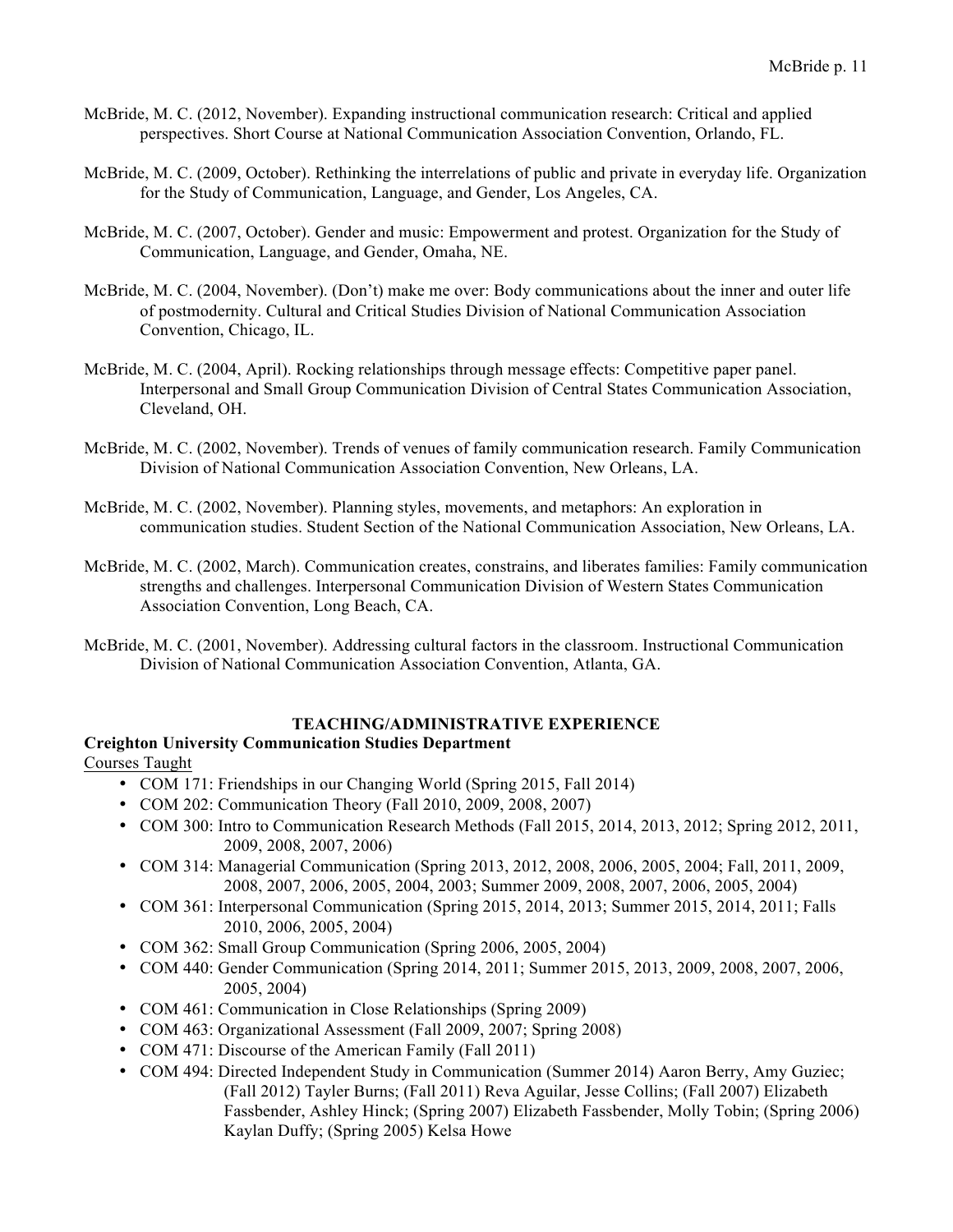- COM 496: Communication Studies Internship (Summer 2011)
- COM 497: Senior Research (Falls 2012, 2011)
- HAP 485: Health Administration and Policy Internship (Summer 2014, 2013, 2012)
- MLS 795: Directed Independent Readings (2007-08) Erin Swanson (directed Master's Thesis)
- MSL 602: Communicate and Lead Across Cultures (Summer 2015)
- RSP 101: Ratio Studiorum: Culture of Collegiate Life (Fall 2015, 2011 [Honors Section], 2008, 2007, 2006)
- FRS 111: Freshman Seminar (Fall 2005, 2004)

## Course Development

- COM 171: Friendships in our Changing World (Critical Issue in Magis Common Core)
- COM 202: Communication Theory (part of old Communication Studies major and 8 week course format)
- COM 300: Intro to Communication Research Methods (co-designed with Erika Kirby for Communication Studies major and 8 week course format)
- COM 314: Managerial Communication (redesigned in my role as COM 314 Coordinator)
- COM 361: Interpersonal Communication (redesigned for day students, 8 week format, Doing Social Science in Magis Core and online programs—required for new Healthy Lifestyles Management major.)
- COM 362: Small Group Communication (redesigned for old Communication Studies major)
- COM 440: Gender Communication (redesigned with Erika Kirby. Cross-listed with Sociology and Women and Gender Studies)
- COM 461: Communication in Close Relationships (designed for Communication Studies major and redesigned as Doing Social Science in Magis Common Core)
- COM 471: Discourse of the American Family (designed for Communication Studies major. Cross-listed with American Studies)
- COM 497: Senior Research (Co-designed with Sheri Shuler and Marty Birkholt for Communication Studies major)
- MSL 602: Communicate and Lead Across Cultures (Co-designed with Erika Kirby and Laura Gill for the Master in Leadership online program.)

## Coordinator of Managerial Communication (COM 314) (2003-12)

- Served as mentor/contact person for others teaching the course
- Redesigned course focusing on day-to-day aspects of communication in addition to presentational skills
- Coordinated selection of new text and constructed master syllabus
- Co-designed an assessment program

## Teaching and Assessment Development

- Participant in day long retreat on Curriculum and Classroom Assessment offered by Dr. Erika L. Kirby through the Communication Studies Department, Fall 2007
- Participant in semester long workshop on Classroom Assessment Techniques offered by Dr. Mary Ann Danielson through Office for Excellence in Teaching-Learning, Spring 2004
- Participant in semester long New Faculty Teaching Development Workshop offered by Dr. Scott Chadwick through Office for Excellence in Teaching-Learning, Fall 2003

## **College of Saint Mary, Omaha, NE Division of Health Professionals, Occupational Therapy**

Visiting Professor, OTH 490: Principles of Occupational Therapy Research II (Summer 2013)

## **University of Nebraska-Lincoln Communication Studies Department**

Visiting Professor, COMM 850: Seminar in Gender and Communication (Spring 2013)

Associate Director, COMM 311: Business and Professional Communication (Fall 2002 to Spring 2003)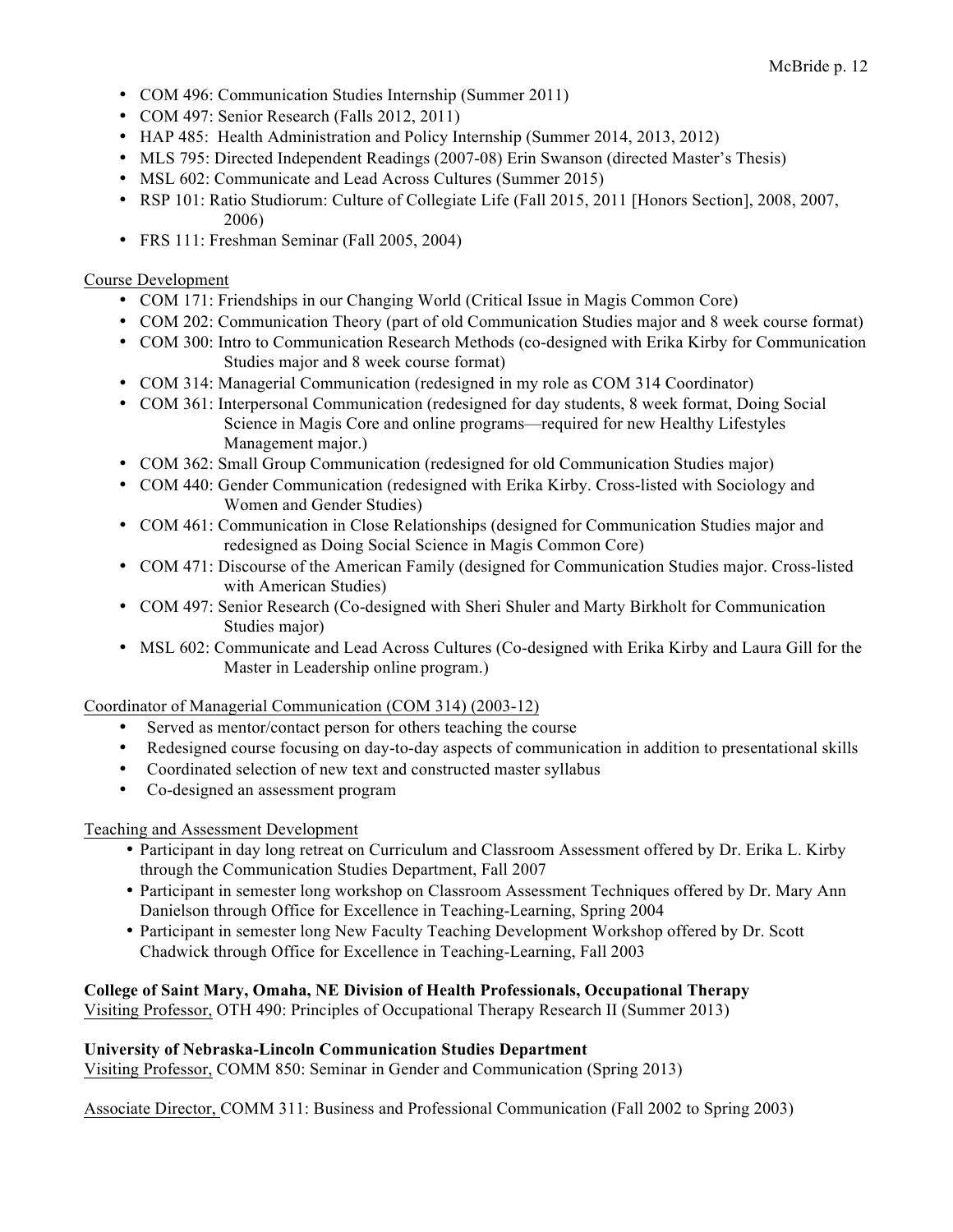- Coordinated all aspects of the Business and Professional Communication Course, with 540 students enrolled each semester
- Supervised graduate teaching assistants
- Revised test bank questions
- Worked with Assistant Director to perform other tasks as needed

Assistant Director, COMM 311: Business and Professional Communication (Fall 2001 to Fall 2002)

- Supervised and recruited 45-50 undergraduate teaching assistants
- Trained undergraduate teaching assistants
- Revised student workbook and instructor's assistant manual

Graduate Teaching Assistantship, August 2000-Summer 2003

- COMM 200: Introduction to Communication Studies (Summer 2002)
- COMM 200: Introduction to Communication Studies; grader for Dr. D. O. Braithwaite (Spring 2002 & Spring 2001)
- COMM 201: Introduction to Research Methods (Summer 2003, Spring 2003, Spring 2002, & Fall 2001)
- COMM 311: Business and Professional Communication (Spring 2001& Fall 2000)
- COMM 370: Family Communication (Fall 2002)
- COMM 390: Comm. 311 Instructor Assistant Training (Spring 2002 & Fall 2001)

## **Texas Christian University Speech Communication Department**

Adjunct Faculty; Spring 2000

- SPCO 10123: Basic Speech Communication
- Teaching Assistant; Fall 1999; Fall 1998; Spring 1997
	- Led lab section of Basic Speech Communication course through public speaking activities
	- Evaluated the public speaking skills of students
	- Provided individual tutoring and advising
	- Proctored exams
	- Created alternate assignments as necessary

### **Texas Christian University Leadership Center**

Leadership Class Instructor, Spring 1998 to Spring 2000

- Taught leadership courses developed primarily for freshmen and sophomore students
- Lectured and facilitated discussions on a variety of topics including leadership styles, communication, ethics, decision making and facilitation skills

## **JESUIT-CENTERED DEVELOPMENT**

Creighton Colleagues Program, 2015-16 Cohort

*Draws from the national Ignatian Colleagues Program. The campus goal is to bring more of our on-campus leaders into a deeper understanding of the Ignatian Tradition*

Reading Group, *A Secular Age* (Charles Taylor), Facilitated by David McPherson & John O'Keefe 2015-16

Heartland Delta Conference, May 2015

Seminar on Jesuit Higher Education, 2012-13

Silent Retreat, Creighton Retreat Center, April 2012

Discernment Seminar, Spring 2008

Cardoner Reading Group, *On Being Liked* (James Allison)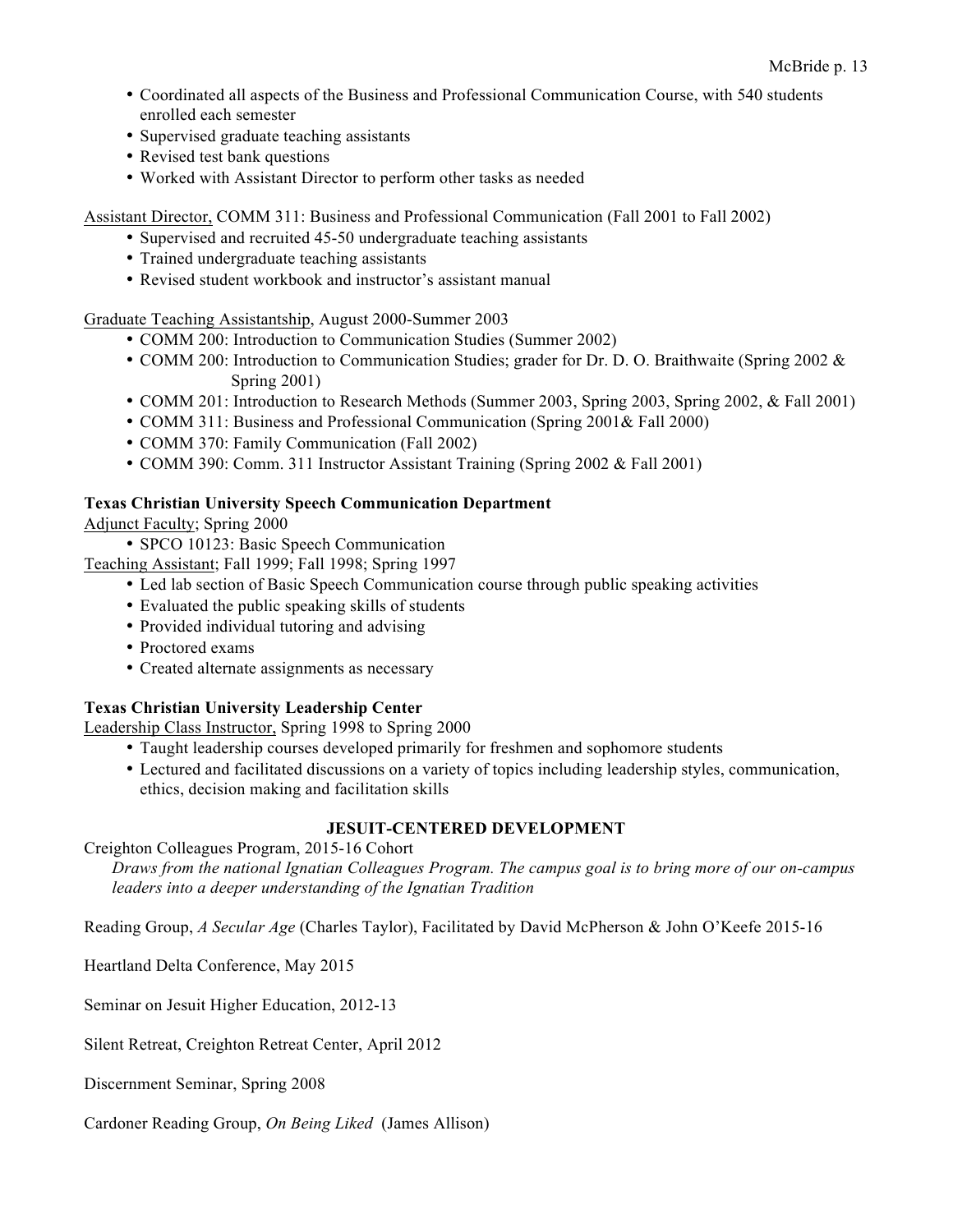## **PROFESSIONAL SERVICE**

# **Departmental Service**

Creighton University

- Department Chair, 2013 to present
- Chair, Job Search Committee (Assistant Professor in Communication Studies), 2012-13
- Chair, Job Search Committee (Assistant Professor in Communication Studies), 2010-11
- Departmental PR Coordinator, 2008-2013
	- o Created position to coordinate efforts to publicize the major/minor as well as teaching and scholarly activities of the faculty.
- Departmental Colloquium Series Initiator and Organizer, 2007 to present
	- o Presenter, "Voices surrounding a site of cultural struggle: Women in commuter marriages." February 2015.
	- o Presenter, "Examining communication behaviors and affection in work spouse relationships." April 2012. (with M. Birkholt)
	- o Presenter, "Problematizing 'successful' communication: (Re)Framing 'failed' communication as successful in talk about relational problems." October 2011.
	- o Presenter, "Work spouses: Defining and understanding a 'new' relationship." March 2011.
	- o Presenter, "Negotiation of face between bereaved parents and social network members." January 2009.
	- o Presenter, "'How do you keep two houses cleaned?': Accomplishing caregiving in commuter marriages." January 2008. (with K. M. Bergen & E. L. Kirby)
	- o Presenter, "Saving face with family members: Corrective facework after reconciling with a romantic partner"& "The social network of forgiveness: Moving on after friends/family members have been hurt." November 2007. (with E. Fassbender)
	- o Presenter, "A hierarchy of family: A family communication response to the 'opt-out revolution.'" January 2007.
- Departmental Major Assessment Coordinator, 2011 to 2013
	- o Coordinated written assessment for departmental and college assessment needs, 2010
	- o Reconstructed departmental cognitive assessment test, 2011, 2007
- Departmental Library Liaison, 2008 to present
- Streamlined departmental annual review paperwork/process, 2010.
- Coordinator of Managerial Communication (COM 314), 2003-2011
- Chair, Job Search Committee (Assistant Professor in Communication Studies), 2005-6
- Co-coordinated COM 152 "Speak-Off" competition, Spring 2006
- Co-lead and designed Departmental Developmental Retreat, Spring 2005
- Designed departmental brochure, 2005
- Scholarship Annual Review Sub-Committee, 2005
- Constructed proposal for Minor in Communication Studies, 2004-5
- Chair, Communication Studies Banquet, Spring 2005
- Took a lead role in designing new process for faculty evaluation in teaching within the department, Fall 2004
- Judge at COM 152 "Speak-Off," Spring 2006, Fall 2004
- Interim Co-Advisor, CASE, Spring 2004
- Job Search Committee Member (Assistant Professor in Organizational Communication), Spring 2004
- Communication Studies Banquet Committee, Spring 2004

# University of Nebraska-Lincoln

- Graduate Committee; Fall 2002 to Spring 2003
- Graduate Student Recruiting, Student Chair; Fall 2001 to Spring 2003
- Graduate Assessment Committee; Fall 2001 to Spring 2003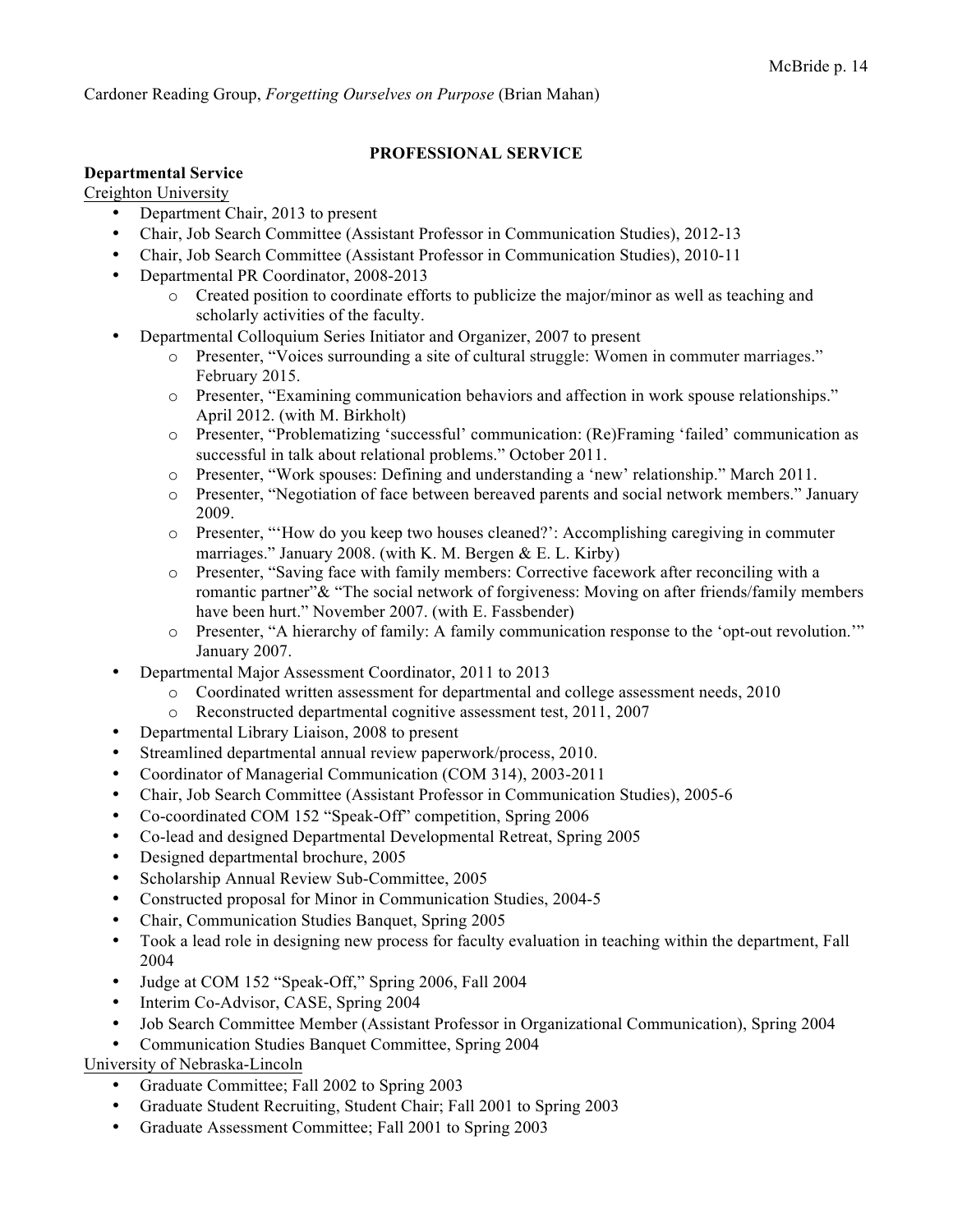- Elected Graduate Student Representative on Departmental Governing Board; Spring 2001 to Spring 2002
- Social Graciousness Committee; Fall 2000 to Spring 2003
- Recruitment of prospective graduate students; Fall 2000 to Fall 2002
- Guest Speaker, "The recipient's role in an unwanted disclosure: An extension of self-disclosure to Communication Privacy Management." COMM 283: Interpersonal Communication; Fall 2002.
- Guest Speaker, "Persons with disabilities as a co-culture: Saving face and politeness theory." COMM 211: Intercultural Communication; Summer 2001
- Colloquia Presenter
	- o "'Parent teams' and the everyday interactions of co-parenting in blended families." February, 2003
	- o "The creation of 'e-families': A theoretical exploration of the ethics of on-line adoption." November, 2001
	- o "Deception and the "Tact vs. Truth" conversational dilemma. The influence of anticipated future interaction, interpersonal attraction, and Machiavellianism." May, 2001

## **College Service**

Creighton University

- Recruitment Efforts
	- o Letter writing to admitted students (2013, 2014, 2015)
	- o Interviewer for Dean's Fellows program (2014, 2015)
	- o Traveled to Dallas and spoke at admitted student reception (March 2015)
	- o Traveled to Des Moines and spoke at admitted student reception (March 2014)
	- o Phone calling to admitted students (2013)
	- Faculty Senate (2012 to present; 2011-12; 2009; 2007-08)
		- o Curriculum Committee (2012-13)
		- o Faculty Development Committee (2009)
		- o Instructional Technology Committee (2007-08)
		- College Assessment Committee (2011-14)
			- o Chair (2011-13)
	- New Faculty Mentor
		- o Samantha Senda-Cook (2011 to present)
		- o Stacy Tye-Williams (2007-08)
	- Ratio Studiorum Advisor (2015, 2011, 2008, 2007, 2006)
	- Freshman Seminar Advisor (2005, 2004)
	- Co-coordinator of New Faculty Social Initiative through Dean's Office (with S. Shuler and B. Stafford) (2005)
	- Colloquium presenter "Reading *Desperate Housewives*: An analysis of female ideals" (with E. Kirby & S. Shuler), Sponsored by Lambda Pi Eta and Women's and Gender Studies. (2005, November).

# **University Service**

Creighton University

- Internal Peer-Reviewer, Modern Languages and Literatures Department (May 2015)
- University Assessment Committee (2011 to present)
	- o Faculty Training and Development Sub Committee (2012 to present)
		- Chair of Sub Committee (2015-16)
		- Received and reviewed submissions for first annual Assessment Day, 2015.
		- Table facilitator for University wide Assessment Training, "Measuring Jesuit Outcomes"
		- Presenter and Facilitator for University wide Assessment Training, "Collecting and Analyzing Data to Improve Student Learning." (2013, March)
		- **Presenter and Planner for University wide Assessment Training, "Measureable vs.** Measured: Moving from Objectives to Performance Indicators." (2012, October).
	- o Peer Review of Assessment Sub Committee (2011-12)
- University Assessment Day (Magis Common Core) (May 2015)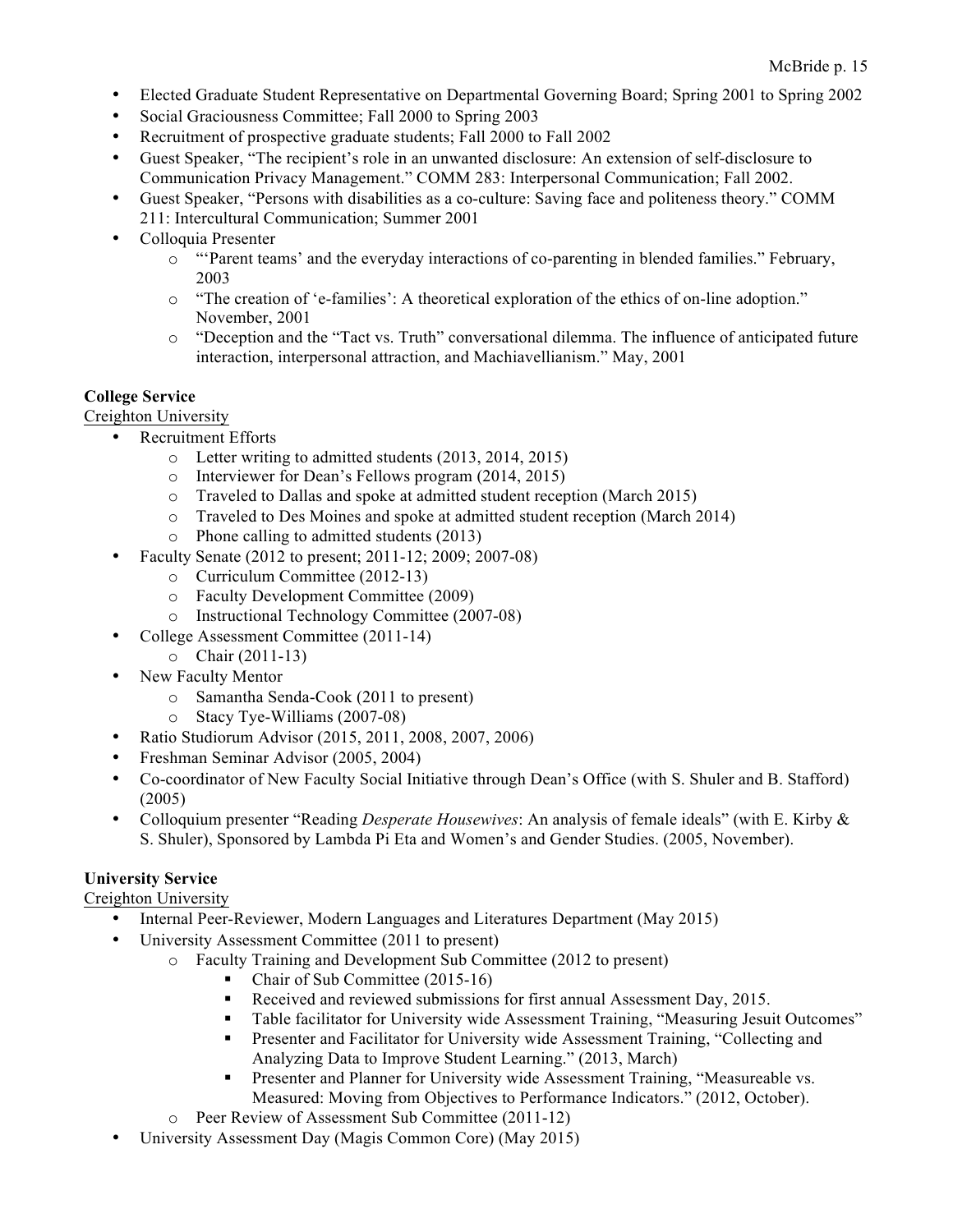- Parental Leave Task Force member (2015)
- Healthy Lifestyles Management Curriculum Committee (2014 to present)
- Dual Enrollment Task Force member (2014-15)
- Judge, Oral Research Presentations at St. Albert's Research Day (2015, 2013; 2011)
- Interviewer and judge, Creighton Homecoming Court selection process. (2014)
- Table Facilitator, President's Leadership Summit (Fall 2014)
- Student Outcomes Index Committee member, one of the four parts of the University Strategic Plan. (2013)
- University Faculty Grievance Committee (2011-13)
- Judge, Reinert-Alumni Library Master of Scholarly Resources Award (2011-13)
- Presenter, Teaching Demonstration at Summer Preview 2013
- University Committee on Public Honors and Events (2009-12)
- Panelist, Kenefick Chair's Women in Media film series, *Arresting Ana*. (2012, March)
- Board Member, Eileen B. Leibman Center for Women (2008-2013)
	- o Discussant, Movie Night, *Valentine's Day* (2011, February)
	- o Co-presenter (with S. Shuler), Pasta and Pop Culture Night "Glee: Satire or Mocking? Addressing issues of Gender, Sexuality, Race, and Ability" (2010, October).
	- o Women's Center Library Sub-Committee (2009)
- Presidential Marketing and Communications Prioritization Task Force (2010-11)
- Judge for Creighton University Greek Awards (2009)
- Stop Intimate Violence Week
	- o Committee Member, (2007-09)
	- o Featured Panelist, "Domestic Violence in the Media: Rhianna & Chris Brown" (2010)
	- o Staffed Volunteer Booth (2010)
- Advised an Organizational Assessment (with students)
- Career Center, Fall 2009
- University College's *Accelerated* Creighton Program, Spring 2008
- Skutt Student Center Boards, Fall 2007
- Co-Chair, Integrated Programming Sub-Committee reporting to Ratio Studiorum Task Force, Spring 2007
- Participant in "Women's Words of Wisdom" program for Women's History Month (with E. Kirby). Sponsored by Women's and Gender Studies. (2006, March).
- Communication on employment interviews. Invited presentation to Magis Ambassadors Student Group. (2005, April).

### University of Nebraska-Lincoln

- Presenter, Grading techniques for graders. Graduate Assistant Teaching Workshops. (with L. Bellows). Sponsored by Office of Graduate Studies (2002, August).
- Planning Committee, Graduate Assistant Teaching Workshops, Teaching and Learning Center, 2002.
- Presenter "'To say or not to say': Teachers' management of privacy in the classroom", Secondary Student Teachers Seminar (2001, October).

### **Professional Service**

## Work for Professional Organizations

*Organization for the Study of Communication, Language, and Gender*

- Vice President, Organization for the Study of Communication, Language, and Gender, 2014 to present. (President 2016-18; Past President 2018-20)
- Communication Director, Organization for the Study of Communication, Language, and Gender, 2009- 2014
	- o Created and managed online registration, paper submissions, and other needs for the annual conference
	- o Created and managed online elections for new board members and bylaw changes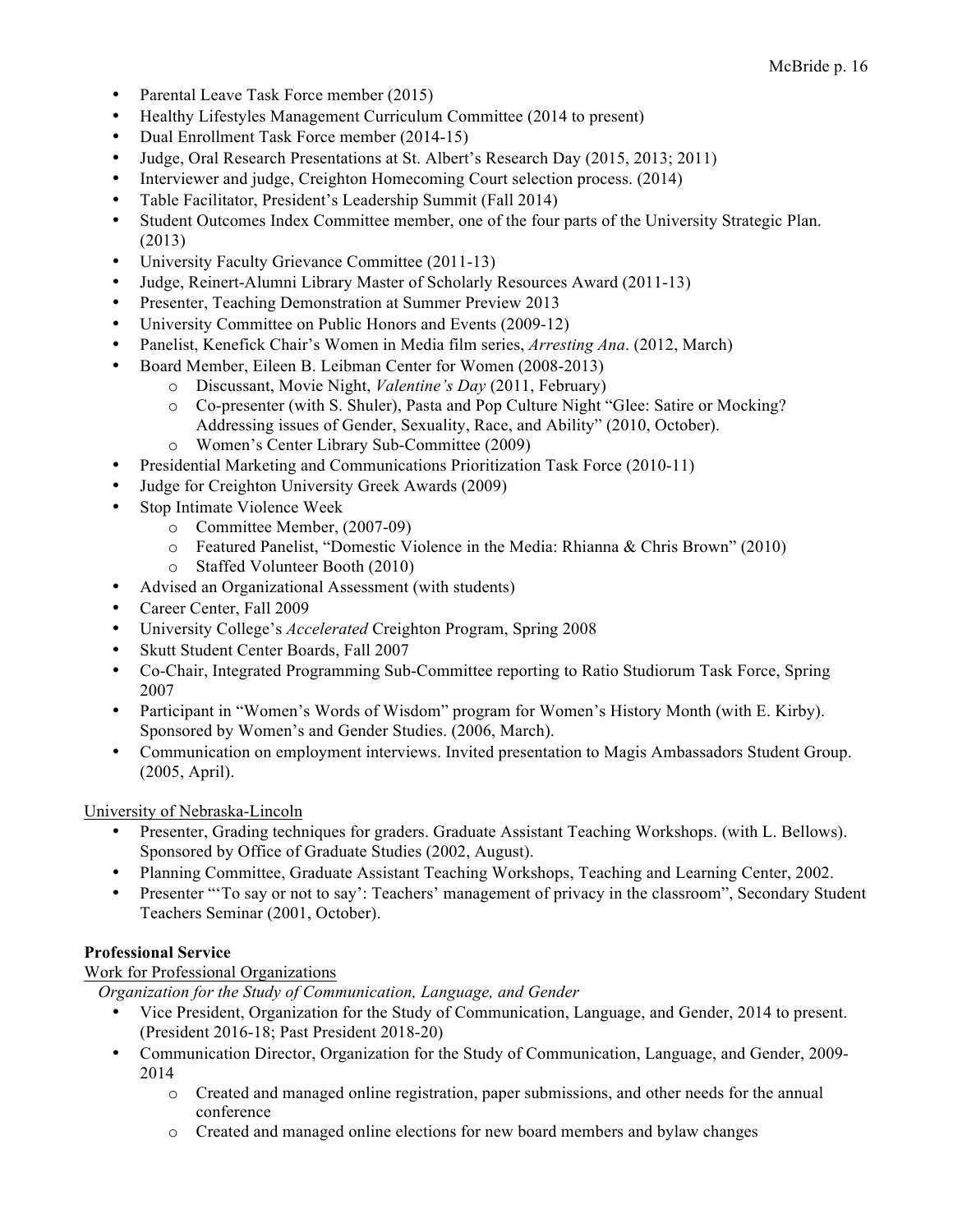- o Developed (and updated) new website
- o Created and maintained an OSCLG blog
- o Sent updates and newsletters through the listserve
- Executive Board Member, 2008 to present
- Chair, Outstanding Book Award Committee, 2015
- Member, Outstanding Feminist Mentor Award Committee, 2015
- Member, Outstanding Book Award Committee, 2011.
- Member, Outstanding Conference Paper Award Committee, 2010.
- Chair, Outstanding Thesis Award Committee, 2009
- Conference Co-Planner, 30<sup>th</sup> Annual Meeting in Omaha, NE. Conference Theme: *Dialogue: Collaboratively Constructing Community* (with E. Kirby). (2007, October).

## *National Communication Association*

- Member, Tuning Project team, 2014 to present
	- o Applied and competitively selected as one of 32 members nationally
	- o Reviewed national learning outcome standards for associates, bachelors, and masters for all disciplines
	- o Tuned these to propose learning outcomes for Communication Studies
	- o Met virtually with small team frequently and at meetings with entire national team in March 2014, October 2014, and April 2015.
- Panel Reviewer, Presidential Panels for Celebrating COMMunity, 2012.
- Member, Petronio Outstanding Dissertation Award Committee, Family Communication Division, 2011.
- Paper Reader, Basic Course Division, 2006 Conference
- Paper Reader, Student Division, 2002 Conference
- Secretary, Student Section, Fall 2001 to Fall 2002

## *Central States Communication Association*

- Federation Prize Committee, 2016 (Federation Prize Committee Chair, 2017)
- Vice Chair, Interpersonal and Small Group Communication Interest Group, 2015-16; Chair, Interpersonal and Small Group Communication Interest Group 2016-17
- Member, Finance Committee, 2013 to present
- Paper Reader, Interpersonal and Small Group Communication Interest Group, 2013
- Paper Reader, Interpersonal and Small Group Division, 2002

### *Western States Communication Association*

- Paper Reader, Language and Social Interaction Interest Group, 2011 Conference
- UNL Representative to the Legislative Assembly, Spring 2002

## Reviewing for Journals

### *Editorial Board Member*

- *Women & Language*, 2009 to present.
- *The Electronic Journal of Communication*, Special issue on Gender Relations, Caring and Earning: Shifting Discourses, Practices, and Controversies, 2014.
- *Texas Speech Communication Journal*, 2007-2012.
- *Western Journal of Communication*, 2012.
- *Journal of Family Communication*, Special issue on Communication Privacy Management, 2012.
- *Iowa Journal of Communication*, Special issue on Interpersonal Communication, 2014; Special issue on Family Communication, 2012.

## *Ad hoc Reviewer*

• *Journal of Family Communication*, (2015, January; 2014, March, November; 2013, April, August, December; 2011, February, July; 2010, November, October, August, June; 2008, October; 2007, January)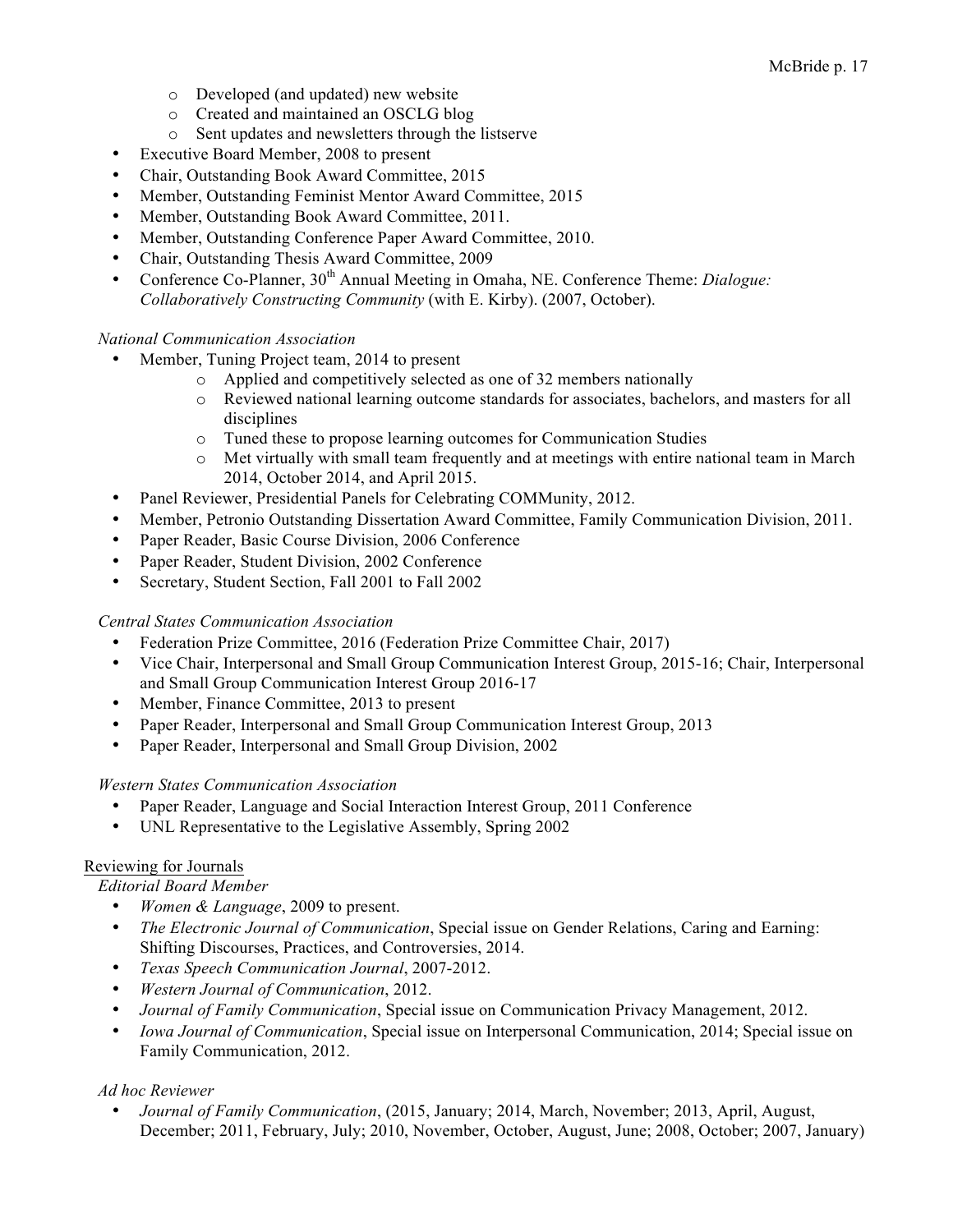- *Human Relations* (2015, August)
- *Communication Education* (2015, April)
- *Journal of Communication*, (2015, February; 2014, August)
- *Western Journal of Communication* (2014, August, December; 2011, March, October; 2008, April; 2007, March)
- *Communication Monographs*, (2013, August, December)
- *Journal of Applied Communication Research*, (2014 February; 2013, August; 2012, January).
- *Health Communication* (2009, August, November; 2007, June)
- *Personal Relationships* (2009, January; 2008, October; 2008, May)
- *Electronic Communication Journal,* (2005, March)
- *Communication Studies*, September 2000 to August 2001

Reviewing and Other Work for Publishers

- Book Reviewer, *Communication Research Measures* (Oxford University Press), 2012.
- Book Reviewer, *Business Communicators: The Strategic Development, Implementation, and Management of Corporate Communication* (Pearson, Allyn & Bacon), 2010.
- Book Reviewer, *Communicating in Business Situations* (Pearson, Allyn & Bacon), 2009.
- Book Reviewer, *Business and Professional Excellence: Keys to Communication in the Workplace* by Wahl & Quintanilla (Sage Publications), Book Proposal, 2007; Review of table of contents, introduction, and five chapters, 2009.
- Book Reviewer, *The Practice of Professional Consulting* by Verlander (Sage Publicatons), 2009.
- Wrote questions for online material for *Understanding interpersonal communication: Making choices in changing times* by Turner & West (Wadsworth/Thompson), 2008.
- Book Reviewer, *Understanding Interpersonal Communication* by West & Turner (Thompson), 2006
- Book Reviewer, *Business and Professional Communication in a Global Era* by Barge & Condit (Prentice Hall), 2006
- Book Reviewer, *Interpersonal Communication* by Solomon (McGraw Hill), 2006.
- Wrote questions for online material for *Gendered Lives,* 7th Ed., by Wood (Thompson Wadsworth), 2006.
- Book Reviewer, *Interpersonal Communication* by Floyd (McGraw Hill), 2006.
- Book Reviewer, *Communication Gender Diversity: A Critical Approach* by DeFrancisco & Palczewski (Sage Publications), Reviewed proposal (2005, January), first chapter of book (2005, September), and four chapters (2006, June). Reviewed  $2<sup>nd</sup>$  Edition (2011, July)
- Book Reviewer, *Family communication*, 6<sup>th</sup> Ed., by Galvin, Byland, & Brommel (Allyn & Bacon), 2005
- Western States Communication Focus Group Participant for developing a new Interpersonal Communication Text (2005)
- Book Reviewer, *Overcoming barriers to an effective group experience* by Burtis & Turman (Sage Publications), 2004
- Book Reviewer, *Perspectives on family communication* by Turner & West (McGraw Hill), 2004
- Book Reviewer, *Understanding interpersonal communication: Making choices in changing times* by Turner & West (Wadsworth/Thompson), 2004

## Guest Speaking

- Guest Speaker, Work Spouse Relationship, Dr. Deborah Ballard-Reisch, Crisis Communication Seminar, Wichita State University, (2015, November)
- Guest Speaker, "Balance" in an Academic Life, Dr. Jody Kellas' Preparing Future Faculty Graduate Seminar, University of Nebraska, Lincoln, (2014, May; 2013, May).
- Guest Speaker, Corrective Facework in Family Interactions, Dr. Elizabeth Suter's Graduate Seminar on Communicating Identity, Denver University, (2013, February; 2008, October; 2006, January).
- Guest Speaker, Corrective Facework in Family Interactions, Dr. Dawn O. Braithwaite's Graduate Seminar in Interpersonal Communication, University of Nebraska, Lincoln, (2012, November; 2009, November).